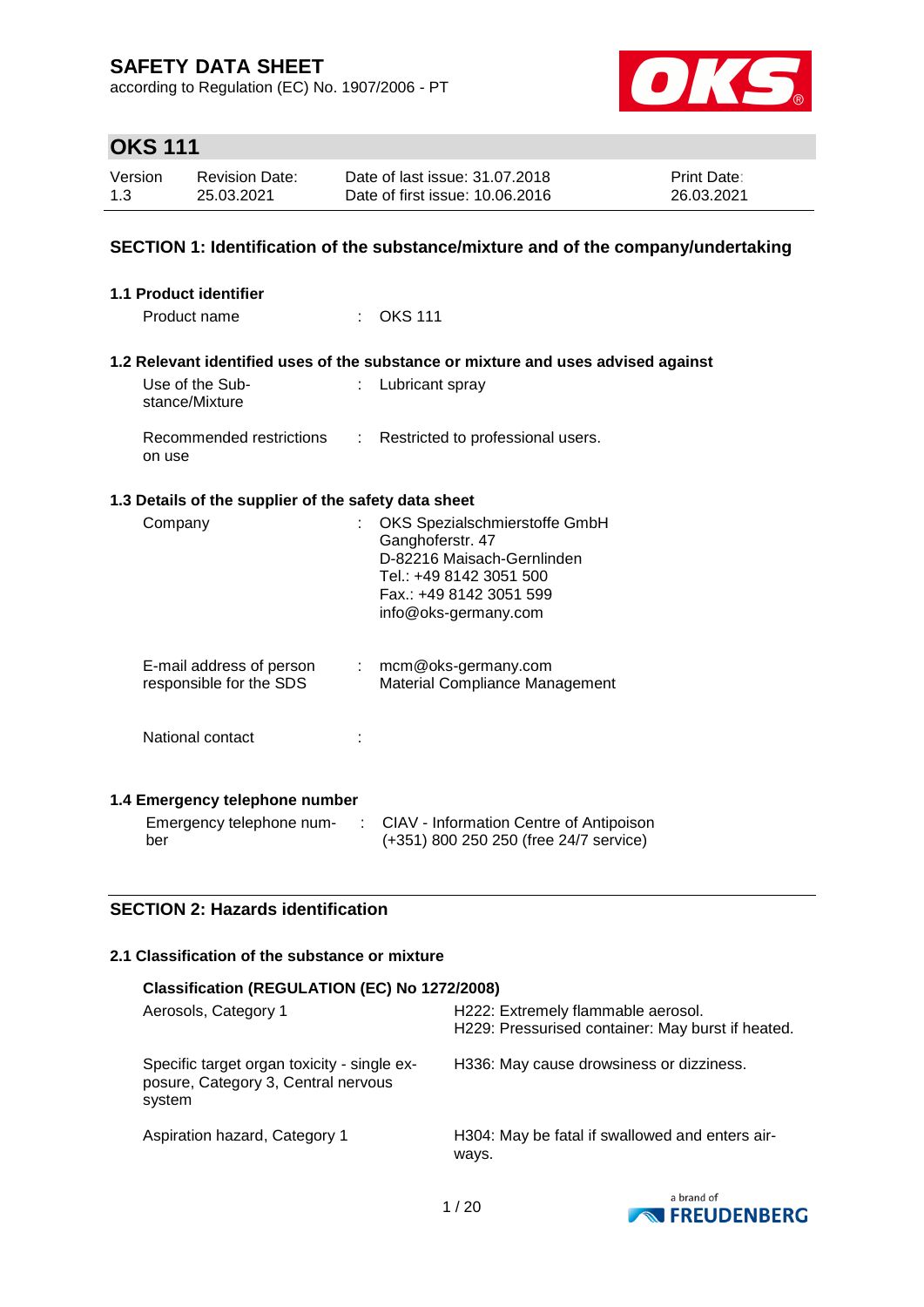according to Regulation (EC) No. 1907/2006 - PT



### **OKS 111**

| Version | <b>Revision Date:</b> | Date of last issue: 31.07.2018  | <b>Print Date:</b> |
|---------|-----------------------|---------------------------------|--------------------|
| 1.3     | 25.03.2021            | Date of first issue: 10.06.2016 | 26.03.2021         |

Long-term (chronic) aquatic hazard, Category 2 H411: Toxic to aquatic life with long lasting effects.

#### **2.2 Label elements**

| Labelling (REGULATION (EC) No 1272/2008) |  |                                              |                                                                                                                                   |  |  |
|------------------------------------------|--|----------------------------------------------|-----------------------------------------------------------------------------------------------------------------------------------|--|--|
| Hazard pictograms                        |  |                                              |                                                                                                                                   |  |  |
| Signal word                              |  | Danger                                       |                                                                                                                                   |  |  |
| <b>Hazard statements</b>                 |  | H <sub>222</sub><br>H <sub>229</sub><br>H304 | Extremely flammable aerosol.<br>Pressurised container: May burst if heated.<br>May be fatal if swallowed and enters air-<br>ways. |  |  |
|                                          |  | H336<br>H411                                 | May cause drowsiness or dizziness.<br>Toxic to aquatic life with long lasting effects.                                            |  |  |
| Supplemental Hazard<br><b>Statements</b> |  | <b>EUH066</b>                                | Repeated exposure may cause skin<br>dryness or cracking.                                                                          |  |  |
| Precautionary statements                 |  | <b>Prevention:</b>                           |                                                                                                                                   |  |  |
|                                          |  | P <sub>210</sub>                             | Keep away from heat, hot surfaces, sparks,<br>open flames and other ignition sources. No<br>smoking.                              |  |  |
|                                          |  | P211                                         | Do not spray on an open flame or other<br>ignition source.                                                                        |  |  |
|                                          |  | P <sub>251</sub><br>P273                     | Do not pierce or burn, even after use.<br>Avoid release to the environment.                                                       |  |  |
|                                          |  | <b>Response:</b>                             |                                                                                                                                   |  |  |
|                                          |  | P301 + P310                                  | IF SWALLOWED: Immediately call a<br>POISON CENTER/ doctor.                                                                        |  |  |
|                                          |  | P331<br>P391                                 | Do NOT induce vomiting.<br>Collect spillage.                                                                                      |  |  |
|                                          |  | Storage:                                     |                                                                                                                                   |  |  |
|                                          |  | $P410 + P412$                                | Protect from sunlight. Do not expose to<br>temperatures exceeding 50 °C/ 122 °F.                                                  |  |  |

Hazardous components which must be listed on the label: Hydrocarbons, C7-C9, n-alkanes, isoalkanes, cyclics

#### **2.3 Other hazards**

This substance/mixture contains no components considered to be either persistent, bioaccumulative and toxic (PBT), or very persistent and very bioaccumulative (vPvB) at levels of 0.1% or higher.

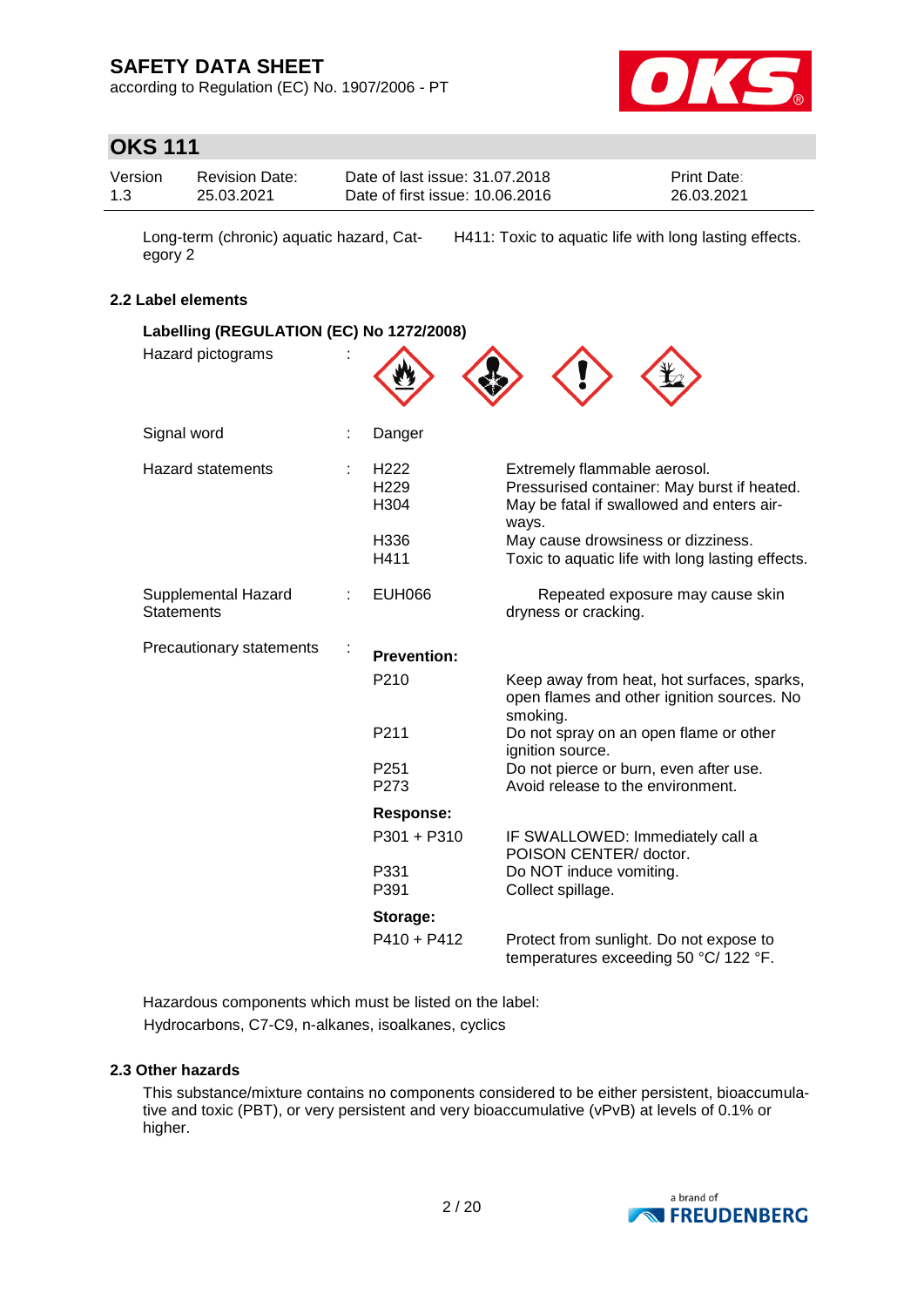according to Regulation (EC) No. 1907/2006 - PT



# **OKS 111**

| Version | <b>Revision Date:</b> | Date of last issue: 31.07.2018  | <b>Print Date:</b> |
|---------|-----------------------|---------------------------------|--------------------|
| 1.3     | 25.03.2021            | Date of first issue: 10.06.2016 | 26.03.2021         |

### **SECTION 3: Composition/information on ingredients**

#### **3.2 Mixtures**

Chemical nature : Active agent with propellant and solvent. Wax

#### **Components**

| Chemical name<br>Hydrocarbons, C7-C9,<br>n-alkanes, isoalkanes, | CAS-No.<br>EC-No.<br>Index-No.<br>Registration number<br>64742-49-0<br>920-750-0 | Classification<br>Flam. Liq.2; H225<br>STOT SE3; H336             | Concentration<br>limits<br>M-Factor<br><b>Notes</b> | Concentration<br>(% w/w)<br>$>= 30 - 50$ |
|-----------------------------------------------------------------|----------------------------------------------------------------------------------|-------------------------------------------------------------------|-----------------------------------------------------|------------------------------------------|
| cyclics                                                         | 649-328-00-1<br>01-2119473851-33-<br><b>XXXX</b>                                 | Asp. Tox.1; H304<br>Aquatic Chronic2;<br>H411                     |                                                     |                                          |
| propane                                                         | 74-98-6<br>200-827-9<br>601-003-00-5<br>01-2119486944-21-<br><b>XXXX</b>         | Flam. Gas1A;<br>H <sub>220</sub><br>Press. GasCompr.<br>Gas; H280 | Note U (Table 3)                                    | $>= 1 - 10$                              |
| Substances with a workplace exposure limit :                    |                                                                                  |                                                                   |                                                     |                                          |
| butane                                                          | 106-97-8<br>203-448-7<br>601-004-00-0                                            | Flam. Gas1A;<br>H220<br>Press. GasCompr.<br>Gas; H280             | Note U (Table<br>3), Note C                         | $>= 20 - < 30$                           |
| molybdenum disul-<br>phide                                      | 1317-33-5<br>215-263-9                                                           | Not classified                                                    |                                                     | $>= 10 - 20$                             |
| isobutane                                                       | 75-28-5<br>200-857-2<br>601-004-00-0<br>01-2119485395-27-<br>XXXX                | Flam. Gas1A;<br>H <sub>220</sub><br>Press. GasCompr.<br>Gas; H280 | Note U (Table<br>3), Note C                         | $>= 1 - 10$                              |

For explanation of abbreviations see section 16.

### **SECTION 4: First aid measures**

#### **4.1 Description of first aid measures**

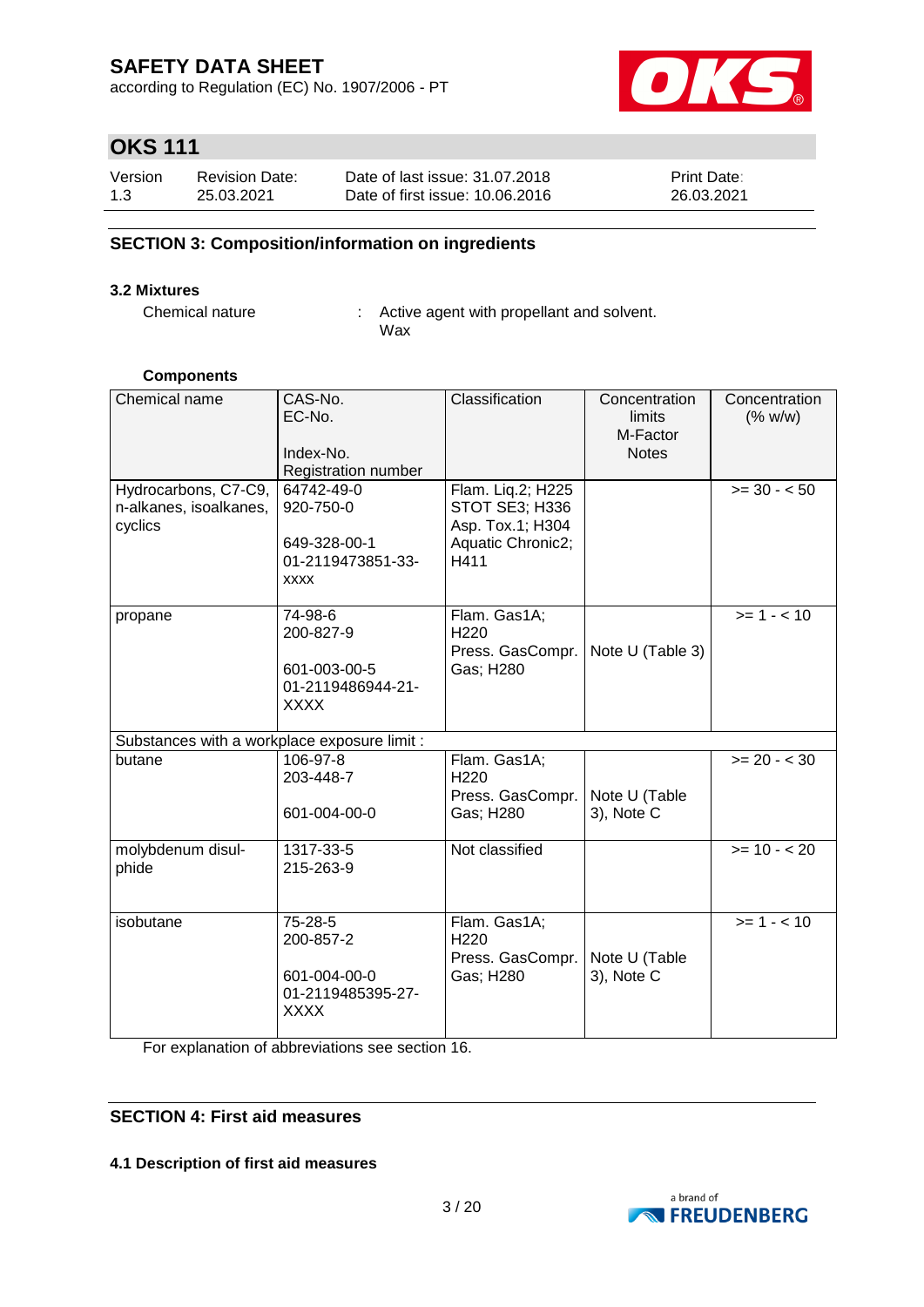according to Regulation (EC) No. 1907/2006 - PT



# **OKS 111**

| Version<br>1.3                                                                 | <b>Revision Date:</b><br>25.03.2021 |  | Date of last issue: 31.07.2018<br>Date of first issue: 10.06.2016                                                                                                                                                                                                                                                                                                         | Print Date:<br>26.03.2021 |
|--------------------------------------------------------------------------------|-------------------------------------|--|---------------------------------------------------------------------------------------------------------------------------------------------------------------------------------------------------------------------------------------------------------------------------------------------------------------------------------------------------------------------------|---------------------------|
|                                                                                | If inhaled                          |  | Call a physician or poison control centre immediately.<br>Remove person to fresh air. If signs/symptoms continue, get<br>medical attention.<br>Keep patient warm and at rest.<br>If unconscious, place in recovery position and seek medical<br>advice.<br>Keep respiratory tract clear.<br>If breathing is irregular or stopped, administer artificial respira-<br>tion. |                           |
|                                                                                | In case of skin contact             |  | Take off all contaminated clothing immediately.<br>Get medical attention immediately if irritation develops and<br>persists.<br>Wash clothing before reuse.<br>Thoroughly clean shoes before reuse.<br>Wash skin thoroughly with soap and water or use recognized<br>skin cleanser.                                                                                       |                           |
|                                                                                | In case of eye contact              |  | Rinse immediately with plenty of water, also under the eyelids,<br>for at least 10 minutes.<br>Seek medical advice.                                                                                                                                                                                                                                                       |                           |
|                                                                                | If swallowed                        |  | Move the victim to fresh air.<br>If accidentally swallowed obtain immediate medical attention.<br>Keep respiratory tract clear.<br>Do NOT induce vomiting.<br>Rinse mouth with water.<br>Aspiration hazard if swallowed - can enter lungs and cause<br>damage.                                                                                                            |                           |
|                                                                                |                                     |  | 4.2 Most important symptoms and effects, both acute and delayed                                                                                                                                                                                                                                                                                                           |                           |
|                                                                                | Symptoms                            |  | Inhalation may provoke the following symptoms:<br><b>Unconsciousness</b><br><b>Dizziness</b><br>Drowsiness<br>Headache<br>Nausea<br><b>Tiredness</b><br>Skin contact may provoke the following symptoms:<br>Erythema                                                                                                                                                      |                           |
|                                                                                |                                     |  | Aspiration may cause pulmonary oedema and pneumonitis.                                                                                                                                                                                                                                                                                                                    |                           |
| <b>Risks</b>                                                                   |                                     |  | Central nervous system depression<br>Can be absorbed through skin.<br>Risk of product entering the lungs on vomiting after ingestion.<br>Health injuries may be delayed.                                                                                                                                                                                                  |                           |
| 4.3 Indication of any immediate medical attention and special treatment needed |                                     |  |                                                                                                                                                                                                                                                                                                                                                                           |                           |

Treatment : Treat symptomatically.

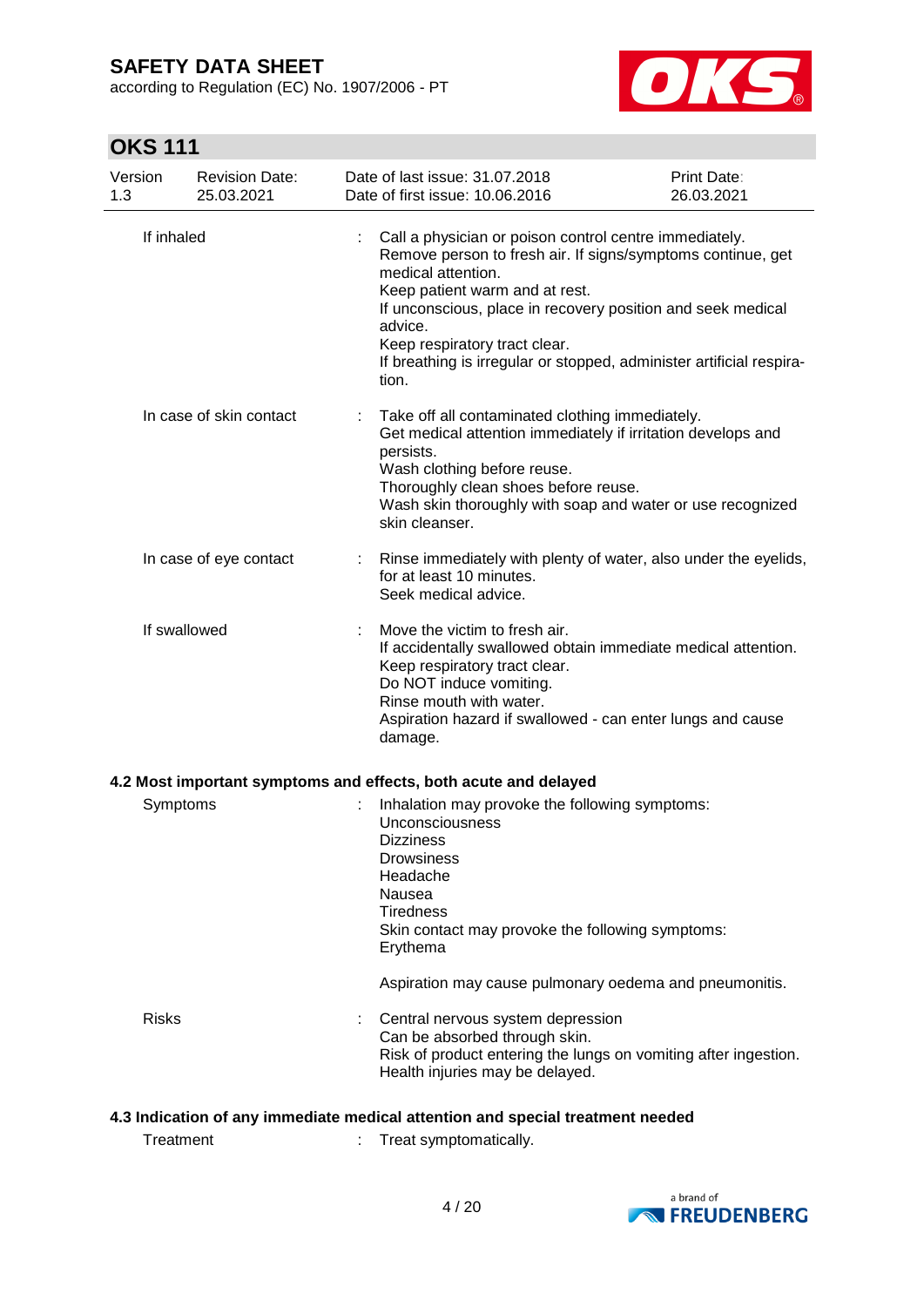according to Regulation (EC) No. 1907/2006 - PT



### **OKS 111**

| Version | Revision Date: | Date of last issue: 31.07.2018  | <b>Print Date:</b> |
|---------|----------------|---------------------------------|--------------------|
| 1.3     | 25.03.2021     | Date of first issue: 10.06.2016 | 26.03.2021         |

### **SECTION 5: Firefighting measures**

#### **5.1 Extinguishing media** Suitable extinguishing media : ABC powder Unsuitable extinguishing media : High volume water jet **5.2 Special hazards arising from the substance or mixture** Specific hazards during firefighting : Fire Hazard Do not let product enter drains. Contains gas under pressure; may explode if heated. Beware of vapours accumulating to form explosive concentrations. Vapours can accumulate in low areas. Hazardous combustion prod- : ucts Carbon oxides Sulphur oxides Metal oxides **5.3 Advice for firefighters** Special protective equipment : for firefighters : In the event of fire, wear self-contained breathing apparatus. Use personal protective equipment. Exposure to decomposition products may be a hazard to health. Further information : Standard procedure for chemical fires. Collect contaminated fire extinguishing water separately. This must not be discharged into drains. Cool containers/tanks with water spray.

#### **SECTION 6: Accidental release measures**

#### **6.1 Personal precautions, protective equipment and emergency procedures**

| Personal precautions | Evacuate personnel to safe areas.<br>Ensure adequate ventilation.<br>Remove all sources of ignition.<br>Do not breathe vapours or spray mist.<br>Do not breathe dust/fume/gas/mist/vapours/spray.<br>Refer to protective measures listed in sections 7 and 8. |
|----------------------|---------------------------------------------------------------------------------------------------------------------------------------------------------------------------------------------------------------------------------------------------------------|
|                      | Only qualified personnel equipped with suitable protective<br>equipment may intervene.                                                                                                                                                                        |

#### **6.2 Environmental precautions**

| Environmental precautions | : Do not allow contact with soil, surface or ground water.    |
|---------------------------|---------------------------------------------------------------|
|                           | Prevent further leakage or spillage if safe to do so.         |
|                           | If the product contaminates rivers and lakes or drains inform |

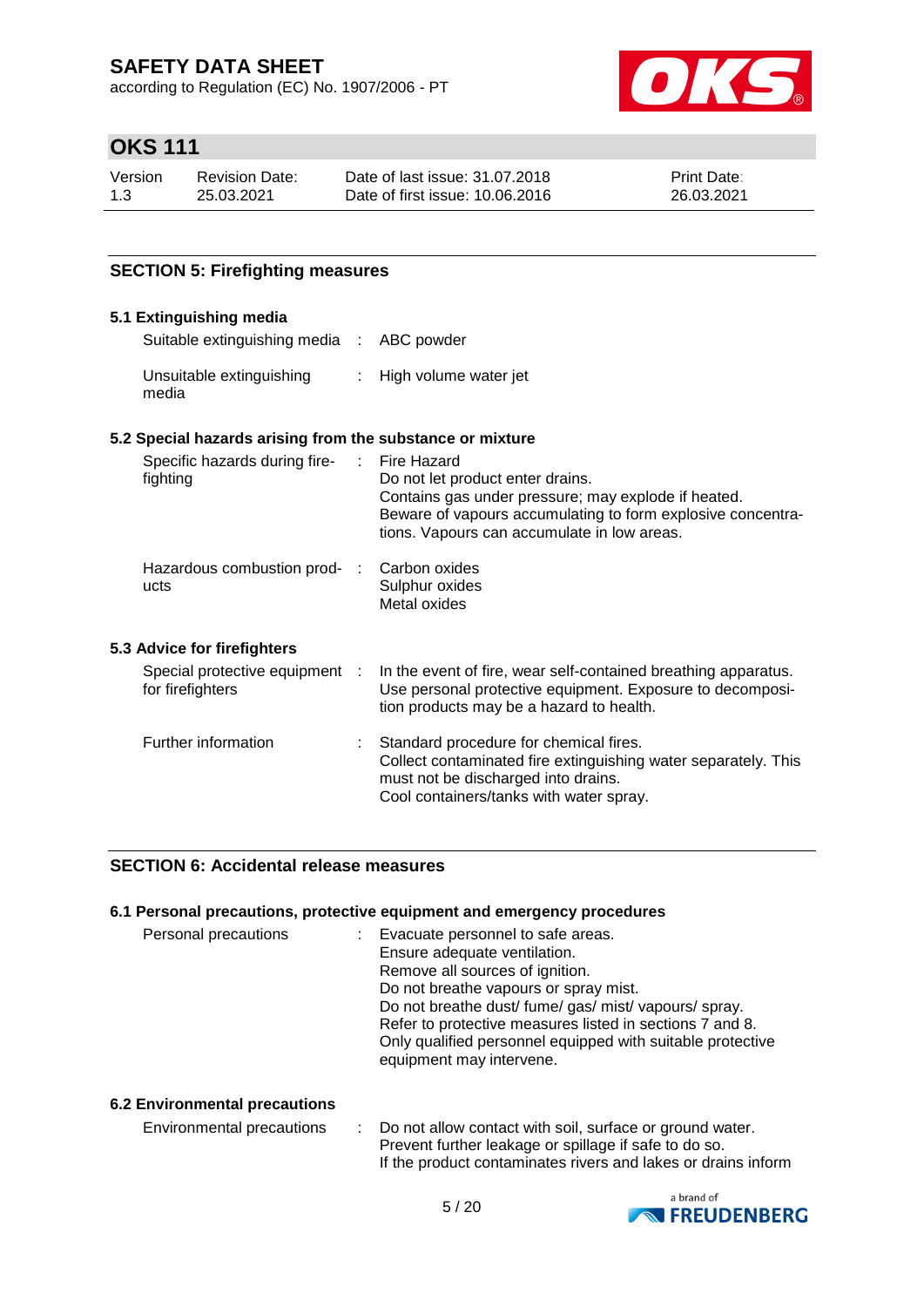according to Regulation (EC) No. 1907/2006 - PT



# **OKS 111**

| Version | <b>Revision Date:</b> | Date of last issue: 31,07,2018  | <b>Print Date:</b> |
|---------|-----------------------|---------------------------------|--------------------|
| 1.3     | 25.03.2021            | Date of first issue: 10.06.2016 | 26.03.2021         |

respective authorities.

#### **6.3 Methods and material for containment and cleaning up**

| Methods for cleaning up | : Contain spillage, and then collect with non-combustible ab-<br>sorbent material, (e.g. sand, earth, diatomaceous earth, ver-<br>miculite) and place in container for disposal according to local<br>/ national regulations (see section 13).<br>Keep in suitable, closed containers for disposal.<br>Non-sparking tools should be used. |
|-------------------------|-------------------------------------------------------------------------------------------------------------------------------------------------------------------------------------------------------------------------------------------------------------------------------------------------------------------------------------------|
|                         |                                                                                                                                                                                                                                                                                                                                           |

#### **6.4 Reference to other sections**

For personal protection see section 8.

### **SECTION 7: Handling and storage**

#### **7.1 Precautions for safe handling**

| Advice on safe handling                                          | Do not use in areas without adequate ventilation.<br>÷.<br>Do not breathe vapours or spray mist.<br>In case of insufficient ventilation, wear suitable respiratory<br>equipment.<br>Avoid contact with skin and eyes.<br>For personal protection see section 8.<br>Keep away from fire, sparks and heated surfaces.<br>Smoking, eating and drinking should be prohibited in the ap-<br>plication area.<br>Wash hands and face before breaks and immediately after<br>handling the product.<br>Do not get in eyes or mouth or on skin.<br>Do not get on skin or clothing.<br>Do not ingest.<br>Do not use sparking tools.<br>These safety instructions also apply to empty packaging which<br>may still contain product residues.<br>Pressurized container: protect from sunlight and do not ex- |
|------------------------------------------------------------------|-------------------------------------------------------------------------------------------------------------------------------------------------------------------------------------------------------------------------------------------------------------------------------------------------------------------------------------------------------------------------------------------------------------------------------------------------------------------------------------------------------------------------------------------------------------------------------------------------------------------------------------------------------------------------------------------------------------------------------------------------------------------------------------------------|
|                                                                  | pose to temperatures exceeding 50 °C. Do not pierce or burn,<br>even after use.                                                                                                                                                                                                                                                                                                                                                                                                                                                                                                                                                                                                                                                                                                                 |
| Hygiene measures                                                 | Wash face, hands and any exposed skin thoroughly after<br>handling.                                                                                                                                                                                                                                                                                                                                                                                                                                                                                                                                                                                                                                                                                                                             |
| 7.2 Conditions for safe storage, including any incompatibilities |                                                                                                                                                                                                                                                                                                                                                                                                                                                                                                                                                                                                                                                                                                                                                                                                 |

#### Requirements for storage areas and containers : BEWARE: Aerosol is pressurized. Keep away from direct sun exposure and temperatures over 50 °C. Do not open by force or throw into fire even after use. Do not spray on flames or red-hot objects. Store in accordance with the particular national regulations.

### **7.3 Specific end use(s)**

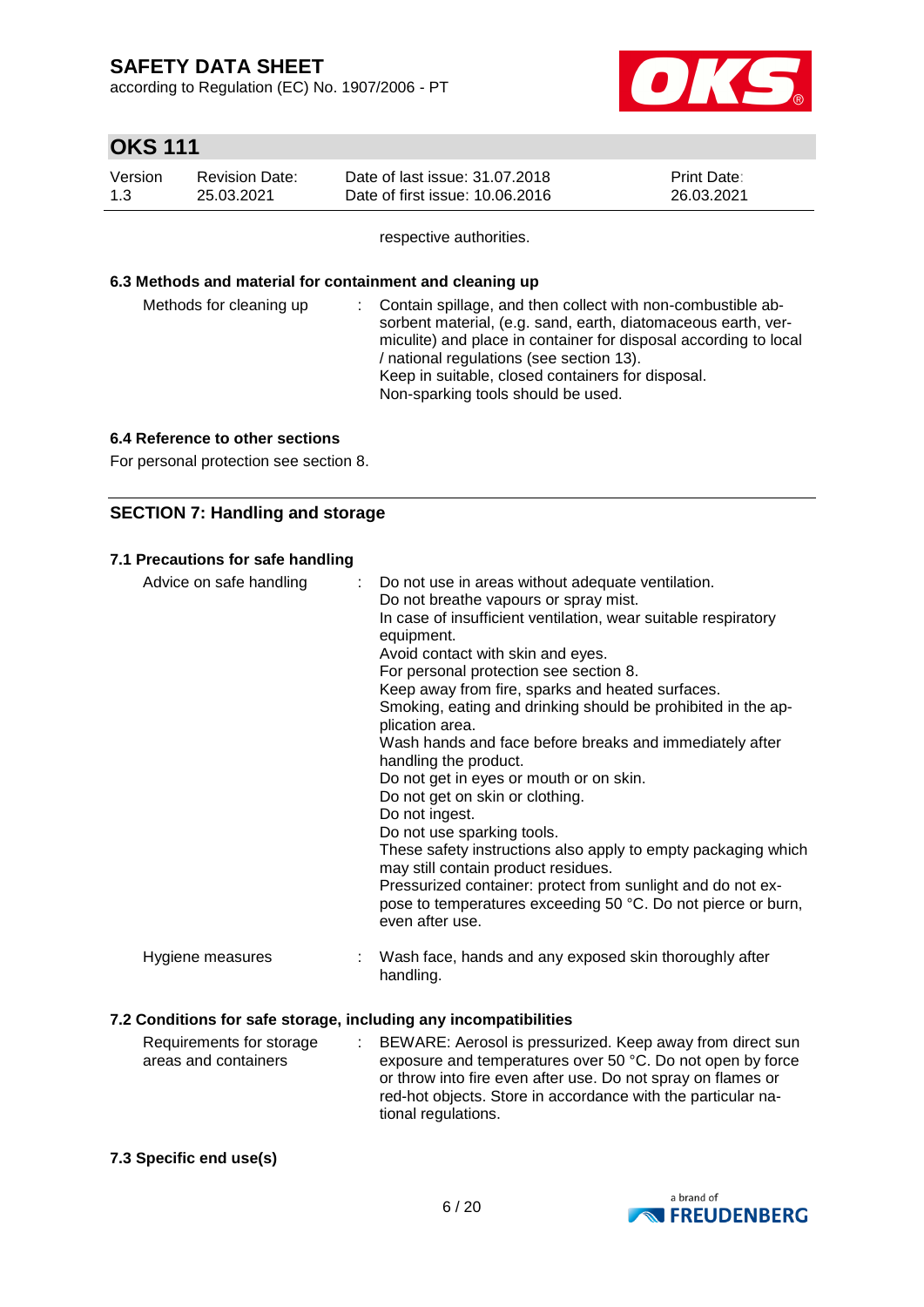according to Regulation (EC) No. 1907/2006 - PT



### **OKS 111**

| Version         | <b>Revision Date:</b> | Date of last issue: 31.07.2018                      | <b>Print Date:</b> |
|-----------------|-----------------------|-----------------------------------------------------|--------------------|
| 1.3             | 25.03.2021            | Date of first issue: 10.06.2016                     | 26.03.2021         |
| Specific use(s) |                       | : Specific instructions for handling, not required. |                    |

### **SECTION 8: Exposure controls/personal protection**

#### **8.1 Control parameters**

#### **Occupational Exposure Limits**

| CAS-No.<br>Components |           | Value type (Form | Control parameters  | <b>Basis</b>       |
|-----------------------|-----------|------------------|---------------------|--------------------|
|                       |           | of exposure)     |                     |                    |
| butane                | 106-97-8  | VLE CD           | 1.000 ppm           | PT OEL             |
|                       |           |                  |                     | $(2014 - 11 - 14)$ |
| molybdenum di-        | 1317-33-5 | VLE-MP (Inhala-  | $10 \text{ mg/m}$ 3 | PT OEL             |
| sulphide              |           | ble fraction)    | (Molybdenum)        | $(2014 - 11 - 14)$ |
|                       |           | VLE-MP (Respir-  | $3$ mg/m $3$        | PT OEL             |
|                       |           | able fraction)   | (Molybdenum)        | $(2014 - 11 - 14)$ |
| isobutane             | $75-28-5$ | VLE CD           | 1.000 ppm           | PT OEL             |
|                       |           |                  |                     | $(2014 - 11 - 14)$ |

#### **8.2 Exposure controls**

#### **Engineering measures**

Use only in an area equipped with explosion proof exhaust ventilation. Handle only in a place equipped with local exhaust (or other appropriate exhaust).

#### **Personal protective equipment**

| Eye protection                                                        | Safety glasses with side-shields                                                                                                                                                                                                                                                                                                            |
|-----------------------------------------------------------------------|---------------------------------------------------------------------------------------------------------------------------------------------------------------------------------------------------------------------------------------------------------------------------------------------------------------------------------------------|
| Hand protection<br>Material<br>Break through time<br>Protective index | Nitrile rubber<br>$>10$ min<br>: Class 1                                                                                                                                                                                                                                                                                                    |
| Remarks                                                               | Wear protective gloves. The break through time depends<br>amongst other things on the material, the thickness and the<br>type of glove and therefore has to be measured for each<br>case.<br>The selected protective gloves have to satisfy the specifica-<br>tions of Regulation (EU) 2016/425 and the standard EN 374<br>derived from it. |
| Respiratory protection                                                | Use respiratory protection unless adequate local exhaust<br>ventilation is provided or exposure assessment demonstrates<br>that exposures are within recommended exposure guidelines.<br>Short term only                                                                                                                                    |
| Filter type                                                           | Filter type A-P                                                                                                                                                                                                                                                                                                                             |
| Protective measures                                                   | The type of protective equipment must be selected according<br>to the concentration and amount of the dangerous substance<br>at the specific workplace.                                                                                                                                                                                     |

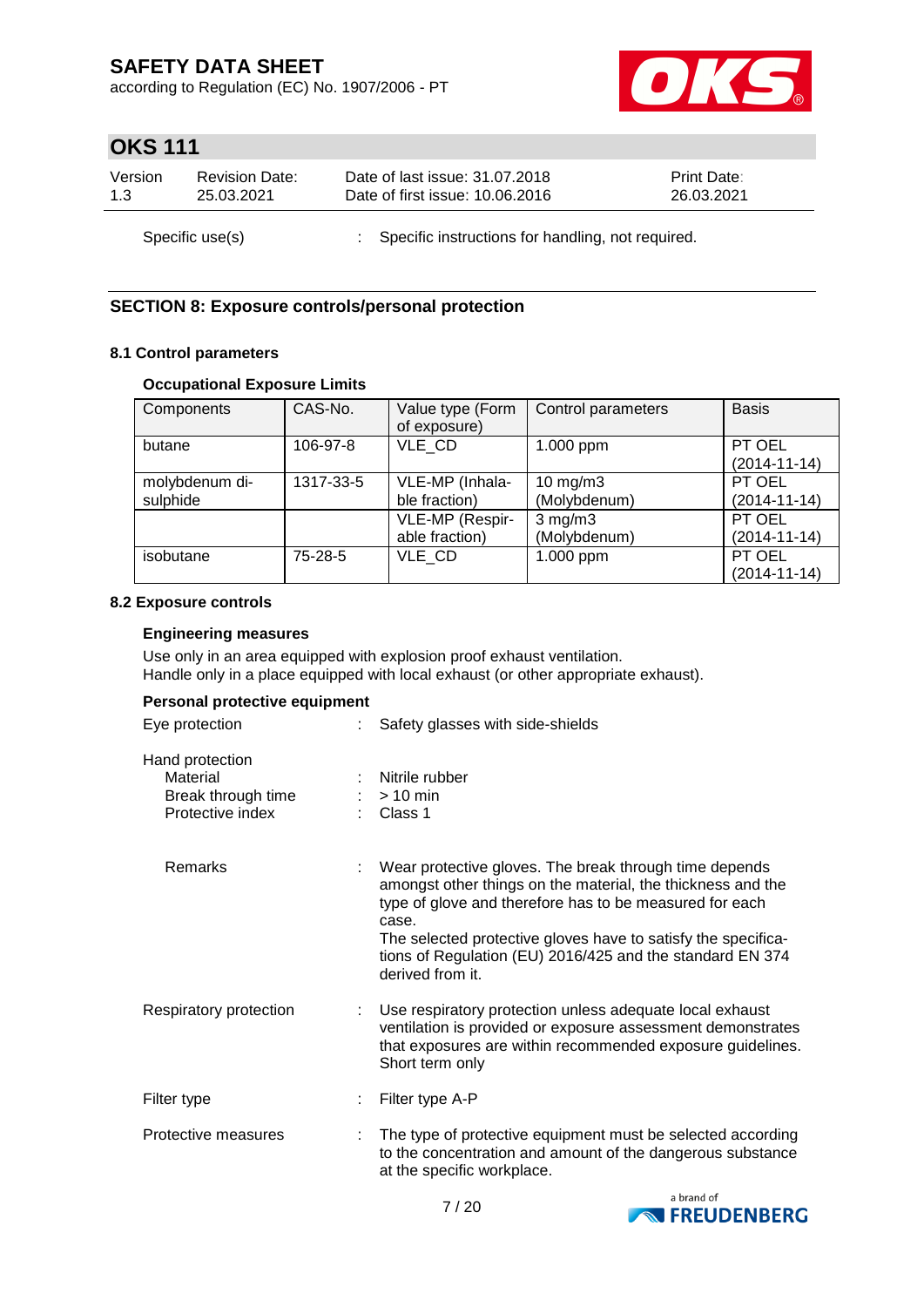according to Regulation (EC) No. 1907/2006 - PT



# **OKS 111**

| Version | Revision Date: | Date of last issue: 31.07.2018  | <b>Print Date:</b> |
|---------|----------------|---------------------------------|--------------------|
| 1.3     | 25.03.2021     | Date of first issue: 10.06.2016 | 26.03.2021         |

Choose body protection in relation to its type, to the concentration and amount of dangerous substances, and to the specific work-place.

### **SECTION 9: Physical and chemical properties**

| Information on basic physical and chemical properties<br>Appearance | ÷. | aerosol                                                                           |
|---------------------------------------------------------------------|----|-----------------------------------------------------------------------------------|
| Colour                                                              |    | black                                                                             |
| Odour                                                               | ÷  | characteristic                                                                    |
| <b>Odour Threshold</b>                                              | ÷  | No data available                                                                 |
|                                                                     |    |                                                                                   |
| pH                                                                  | ÷  | Not applicable                                                                    |
| Melting point/range                                                 |    | No data available                                                                 |
| Boiling point/boiling range                                         | ÷. | -161 °C<br>(1.013 hPa)                                                            |
| Flash point                                                         | ÷  | $-60 °C$<br>Method: Abel-Pensky                                                   |
| Evaporation rate                                                    | ÷. | No data available                                                                 |
| Flammability (solid, gas)                                           | ÷. | Extremely flammable aerosol.                                                      |
| Upper explosion limit / Upper : 10,9 %(V)<br>flammability limit     |    |                                                                                   |
| Lower explosion limit / Lower : 0,9 %(V)<br>flammability limit      |    |                                                                                   |
| Vapour pressure                                                     | ÷. | 3.800 hPa (20 °C)                                                                 |
| Relative vapour density                                             | ÷. | No data available                                                                 |
| Relative density                                                    |    | $0,77$ (20 $^{\circ}$ C)<br>Reference substance: Water<br>The value is calculated |
| Density                                                             | t. | 0,77 g/cm3<br>(20 °C)                                                             |
| <b>Bulk density</b>                                                 | t  | No data available                                                                 |

#### **9.1 Information on basic physical and chemical properties**

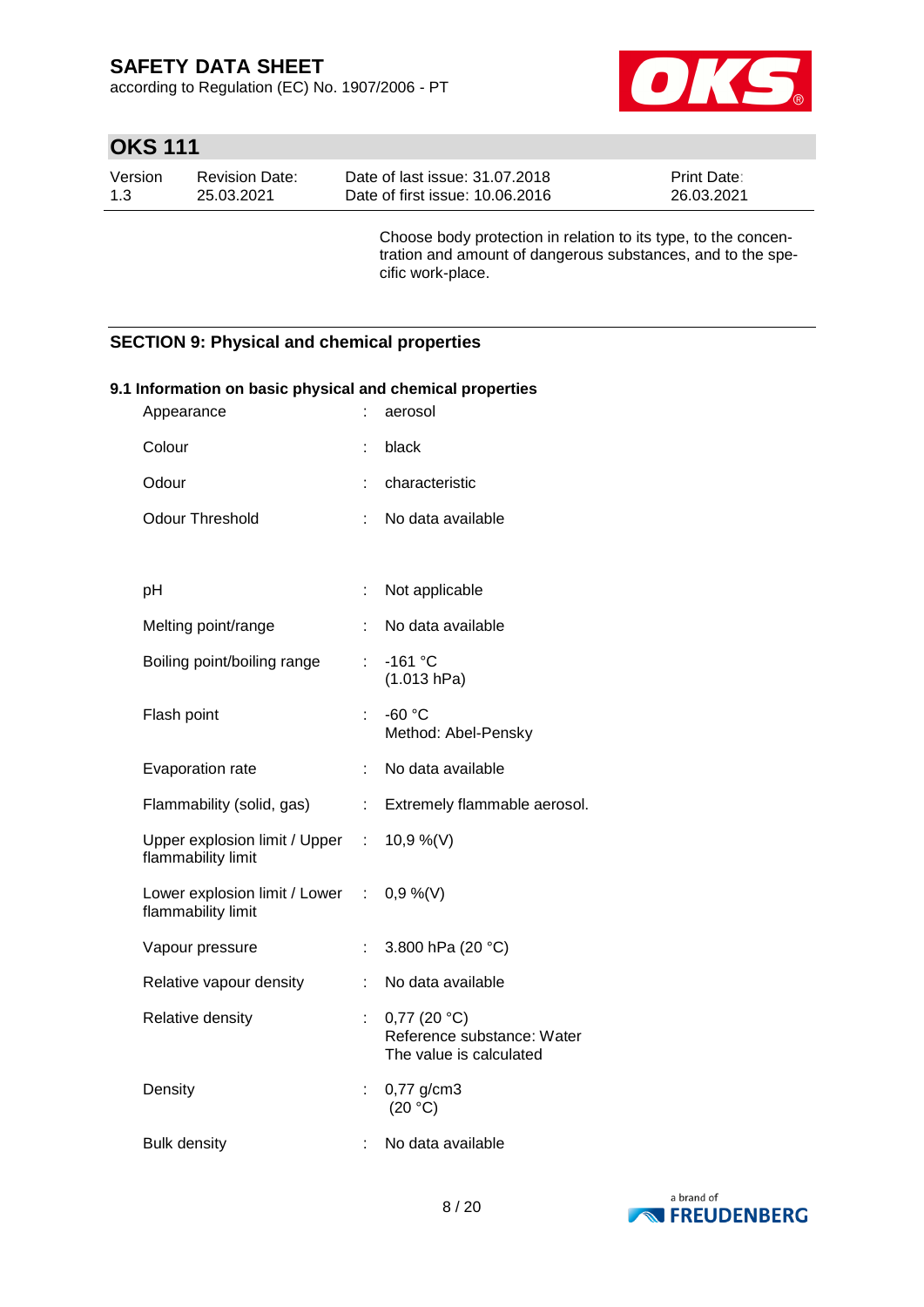according to Regulation (EC) No. 1907/2006 - PT



### **OKS 111**

| Version<br>1.3 |                 | <b>Revision Date:</b><br>25.03.2021        |   | Date of last issue: 31.07.2018<br>Date of first issue: 10.06.2016 | Print Date:<br>26.03.2021 |
|----------------|-----------------|--------------------------------------------|---|-------------------------------------------------------------------|---------------------------|
|                | Solubility(ies) | Water solubility                           |   | insoluble                                                         |                           |
|                |                 | Solubility in other solvents               | ÷ | No data available                                                 |                           |
|                |                 | Partition coefficient: n-<br>octanol/water |   | No data available                                                 |                           |
|                |                 | Auto-ignition temperature                  |   | No data available                                                 |                           |
|                |                 | Decomposition temperature                  |   | No data available                                                 |                           |
|                | Viscosity       | Viscosity, dynamic                         |   | No data available                                                 |                           |
|                |                 | Viscosity, kinematic                       |   | $<$ 20,5 mm2/s (40 °C)                                            |                           |
|                |                 | <b>Explosive properties</b>                |   | Not explosive                                                     |                           |
|                |                 | Oxidizing properties                       |   | No data available                                                 |                           |
|                |                 | 9.2 Other information<br>Sublimation point |   | No data available                                                 |                           |
|                |                 | Metal corrosion rate                       |   | Not corrosive to metals                                           |                           |
|                | Self-ignition   |                                            |   | No data available                                                 |                           |

### **SECTION 10: Stability and reactivity**

| 10.1 Reactivity |  |
|-----------------|--|
|-----------------|--|

No hazards to be specially mentioned.

#### **10.2 Chemical stability**

Stable under normal conditions.

# **10.3 Possibility of hazardous reactions** Hazardous reactions : No dangerous reaction known under conditions of normal use.

- **10.4 Conditions to avoid**
	- Conditions to avoid : Heat, flames and sparks.

### **10.5 Incompatible materials**

Materials to avoid : Oxidizing agents

#### **10.6 Hazardous decomposition products**

No decomposition if stored and applied as directed.

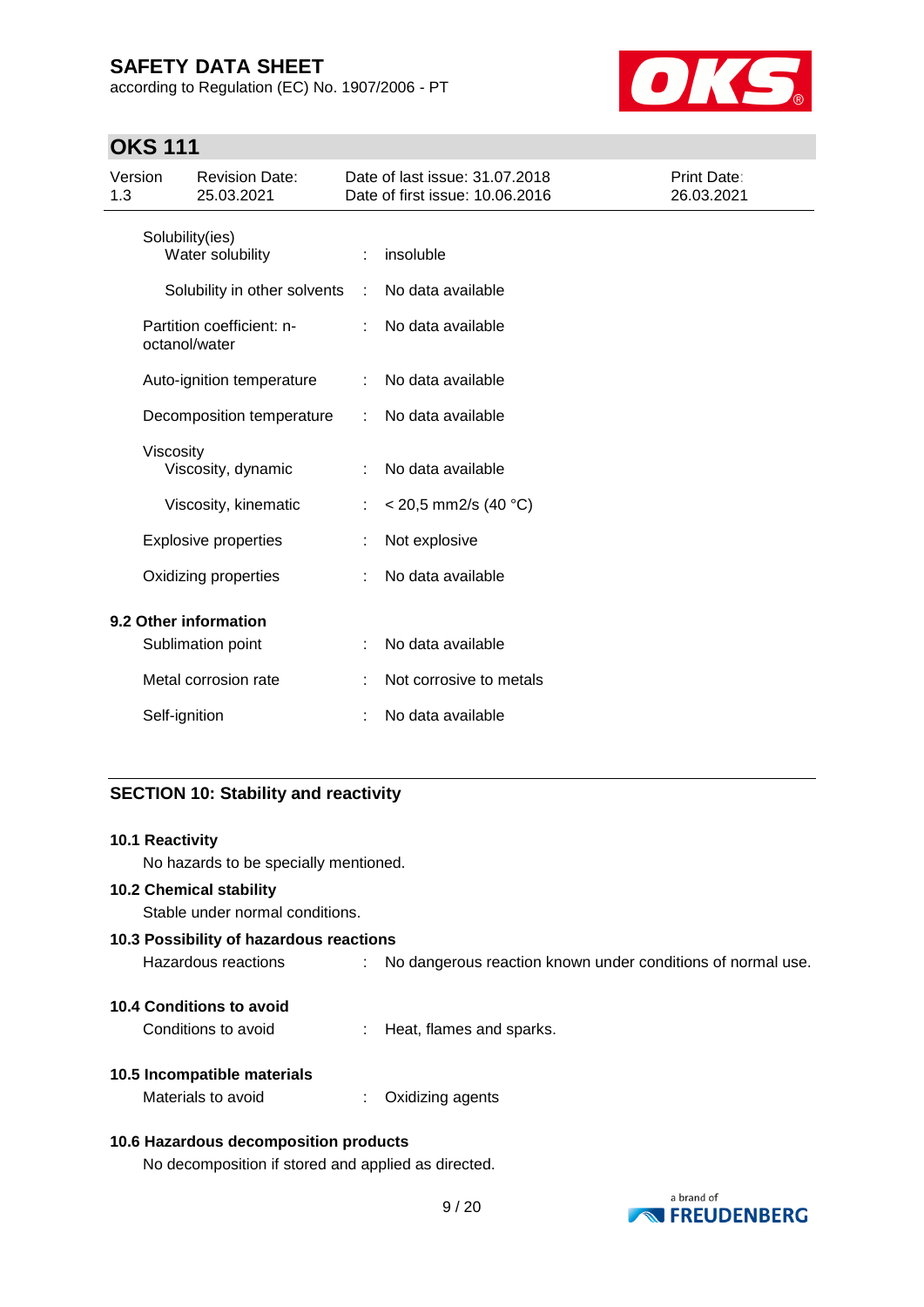according to Regulation (EC) No. 1907/2006 - PT



# **OKS 111**

| Version | <b>Revision Date:</b> | Date of last issue: 31.07.2018  | <b>Print Date:</b> |
|---------|-----------------------|---------------------------------|--------------------|
| 1.3     | 25.03.2021            | Date of first issue: 10.06.2016 | 26.03.2021         |

### **SECTION 11: Toxicological information**

#### **11.1 Information on toxicological effects**

| <b>Acute toxicity</b>                                |                           |                                                                                                                                                                              |
|------------------------------------------------------|---------------------------|------------------------------------------------------------------------------------------------------------------------------------------------------------------------------|
| Product:                                             |                           |                                                                                                                                                                              |
| Acute oral toxicity                                  | t.                        | Remarks: Effects due to ingestion may include:                                                                                                                               |
|                                                      |                           | Symptoms: Central nervous system depression                                                                                                                                  |
| Acute inhalation toxicity                            | ÷                         | Remarks: Respiration of solvent vapour may cause dizziness.                                                                                                                  |
|                                                      |                           | Symptoms: Inhalation may provoke the following symptoms:,<br>Respiratory disorder, Dizziness, Drowsiness, Vomiting, Fa-<br>tigue, Vertigo, Central nervous system depression |
| Acute dermal toxicity                                |                           | Remarks: Prolonged or repeated skin contact with liquid may<br>cause defatting resulting in drying, redness and possible blis-<br>tering.                                    |
|                                                      |                           | Symptoms: Skin disorders                                                                                                                                                     |
| <b>Components:</b>                                   |                           |                                                                                                                                                                              |
| Hydrocarbons, C7-C9, n-alkanes, isoalkanes, cyclics: |                           |                                                                                                                                                                              |
| Acute oral toxicity                                  |                           | : LD50 Oral (Rat): $> 5.000$ mg/kg                                                                                                                                           |
| butane:                                              |                           |                                                                                                                                                                              |
| Acute inhalation toxicity                            | $\mathbb{Z}^{\mathbb{Z}}$ | LC50 (Rat): 658 mg/l<br>Exposure time: 4 h<br>Test atmosphere: gas                                                                                                           |
| molybdenum disulphide:                               |                           |                                                                                                                                                                              |
| Acute oral toxicity                                  | t.                        | LD50 (Rat): $> 5.000$ mg/kg                                                                                                                                                  |
| Acute dermal toxicity                                |                           | LD50 (Rat): $> 16.000$ mg/kg                                                                                                                                                 |
| isobutane:                                           |                           |                                                                                                                                                                              |
| Acute inhalation toxicity                            |                           | : LC50 (Rat): 658 mg/l<br>Exposure time: 4 h<br>Test atmosphere: gas                                                                                                         |
| <b>Skin corrosion/irritation</b>                     |                           |                                                                                                                                                                              |
| Product:                                             |                           |                                                                                                                                                                              |
| Remarks                                              |                           | This information is not available.                                                                                                                                           |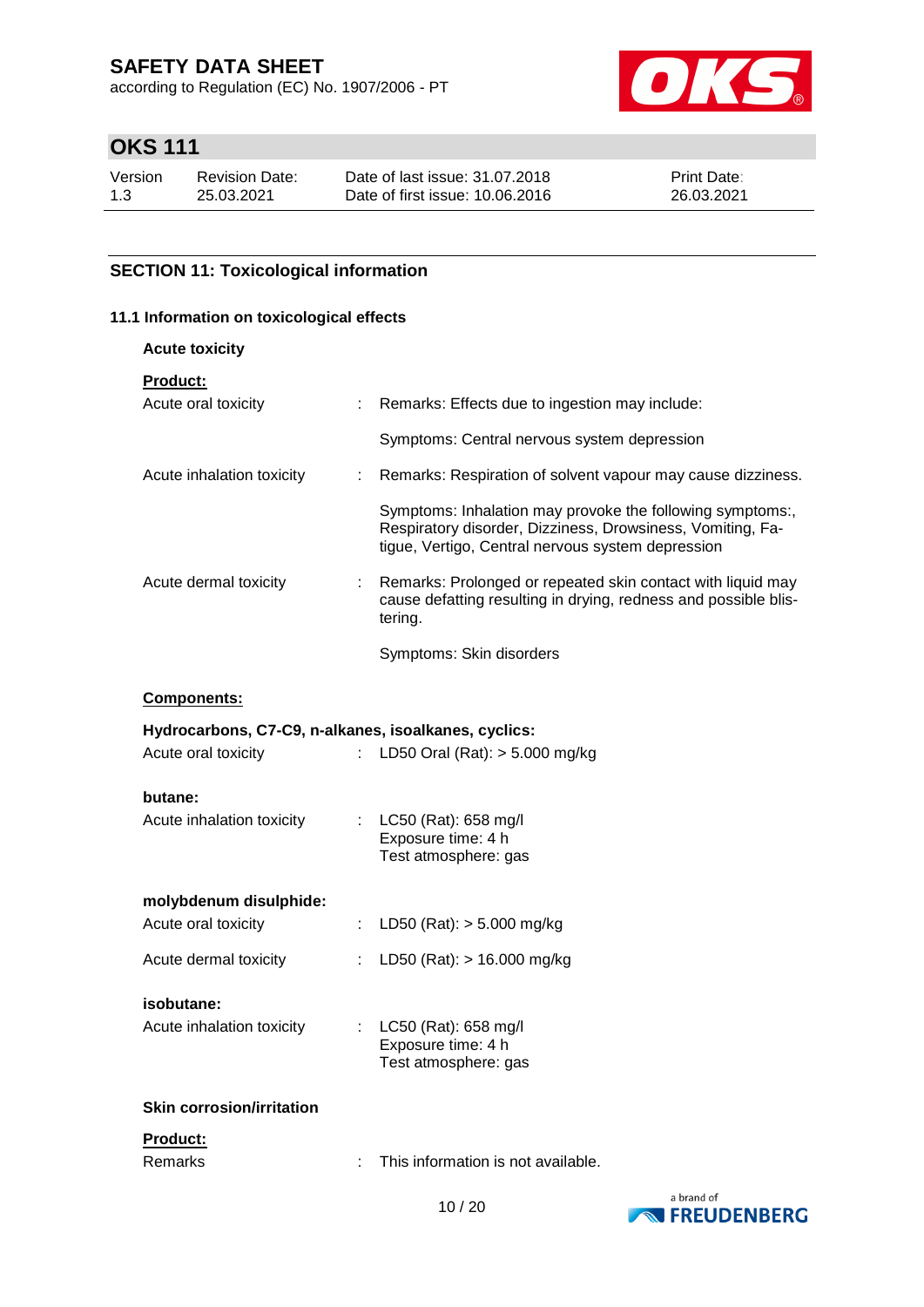according to Regulation (EC) No. 1907/2006 - PT



# **OKS 111**

| Version | Revision Date: | Date of last issue: 31.07.2018  | <b>Print Date:</b> |
|---------|----------------|---------------------------------|--------------------|
| 1.3     | 25.03.2021     | Date of first issue: 10.06.2016 | 26.03.2021         |

| Components:                                          |    |                                                       |
|------------------------------------------------------|----|-------------------------------------------------------|
| Hydrocarbons, C7-C9, n-alkanes, isoalkanes, cyclics: |    |                                                       |
| Result                                               |    | Repeated exposure may cause skin dryness or cracking. |
|                                                      |    |                                                       |
| molybdenum disulphide:                               |    |                                                       |
| Assessment                                           |    | No skin irritation                                    |
| Result                                               |    | : No skin irritation                                  |
| Serious eye damage/eye irritation                    |    |                                                       |
| <b>Product:</b>                                      |    |                                                       |
| <b>Remarks</b>                                       |    | Contact with eyes may cause irritation.               |
|                                                      |    |                                                       |
| Components:                                          |    |                                                       |
| molybdenum disulphide:                               |    |                                                       |
| Assessment                                           |    | No eye irritation                                     |
| Result                                               |    | No eye irritation                                     |
| <b>Respiratory or skin sensitisation</b>             |    |                                                       |
| Product:                                             |    |                                                       |
| <b>Remarks</b>                                       | ÷. | This information is not available.                    |
|                                                      |    |                                                       |
| Components:                                          |    |                                                       |
| molybdenum disulphide:                               |    |                                                       |
| Assessment                                           |    | Does not cause skin sensitisation.                    |
| Result                                               |    | Does not cause skin sensitisation.                    |
| <b>Germ cell mutagenicity</b>                        |    |                                                       |
| <b>Product:</b>                                      |    |                                                       |
| Genotoxicity in vitro                                |    | : Remarks: No data available                          |

Genotoxicity in vivo : Remarks: No data available

### **Components:**

### **molybdenum disulphide:**

| Germ cell mutagenicity-As- | Animal testing did not show any mutagenic effects. |
|----------------------------|----------------------------------------------------|
| sessment                   |                                                    |

#### **Carcinogenicity**

**Product:**

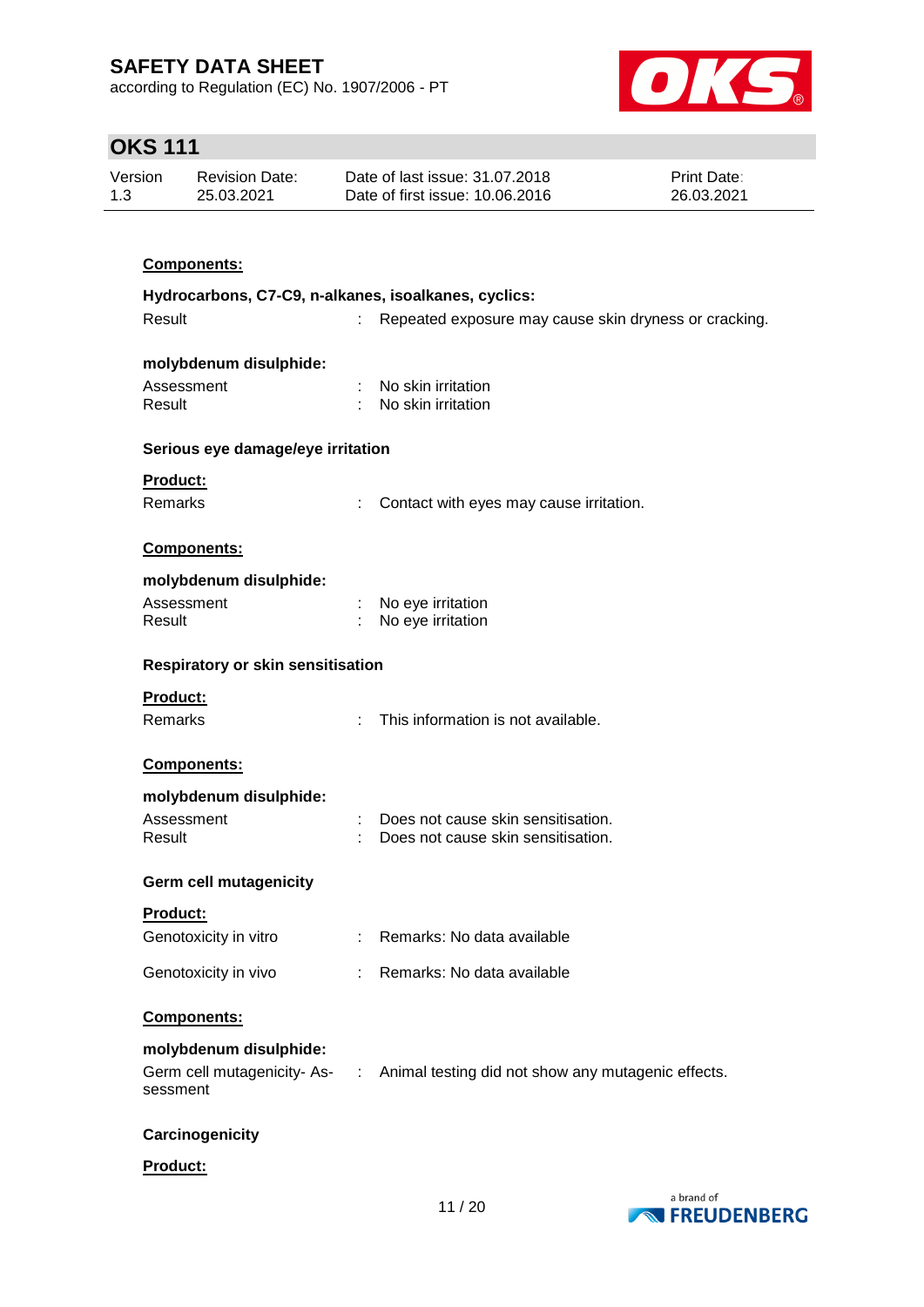according to Regulation (EC) No. 1907/2006 - PT



# **OKS 111**

| Version<br>1.3                    | <b>Revision Date:</b><br>25.03.2021                 | Date of last issue: 31.07.2018<br>Date of first issue: 10.06.2016                                   | <b>Print Date:</b><br>26.03.2021 |
|-----------------------------------|-----------------------------------------------------|-----------------------------------------------------------------------------------------------------|----------------------------------|
| Remarks                           |                                                     | No data available                                                                                   |                                  |
|                                   | Components:                                         |                                                                                                     |                                  |
| ment                              | molybdenum disulphide:<br>Carcinogenicity - Assess- | : No evidence of carcinogenicity in animal studies.                                                 |                                  |
|                                   | <b>Reproductive toxicity</b>                        |                                                                                                     |                                  |
| <b>Product:</b>                   | Effects on fertility                                | : Remarks: No data available                                                                        |                                  |
| ment                              | Effects on foetal develop-                          | : Remarks: No data available                                                                        |                                  |
|                                   | <b>STOT - single exposure</b>                       |                                                                                                     |                                  |
|                                   | Components:                                         |                                                                                                     |                                  |
|                                   | Assessment                                          | Hydrocarbons, C7-C9, n-alkanes, isoalkanes, cyclics:<br>May cause drowsiness or dizziness.          |                                  |
|                                   | molybdenum disulphide:<br>Assessment                | The substance or mixture is not classified as specific target<br>organ toxicant, single exposure.   |                                  |
|                                   | <b>STOT - repeated exposure</b>                     |                                                                                                     |                                  |
|                                   | Components:                                         |                                                                                                     |                                  |
|                                   | molybdenum disulphide:<br>Assessment                | The substance or mixture is not classified as specific target<br>organ toxicant, repeated exposure. |                                  |
|                                   | <b>Repeated dose toxicity</b>                       |                                                                                                     |                                  |
| <b>Product:</b><br><b>Remarks</b> |                                                     | This information is not available.                                                                  |                                  |
|                                   | <b>Aspiration toxicity</b>                          |                                                                                                     |                                  |
| Product:                          | May be fatal if swallowed and enters airways.       |                                                                                                     |                                  |
|                                   | May be fatal if swallowed and enters airways.       |                                                                                                     |                                  |

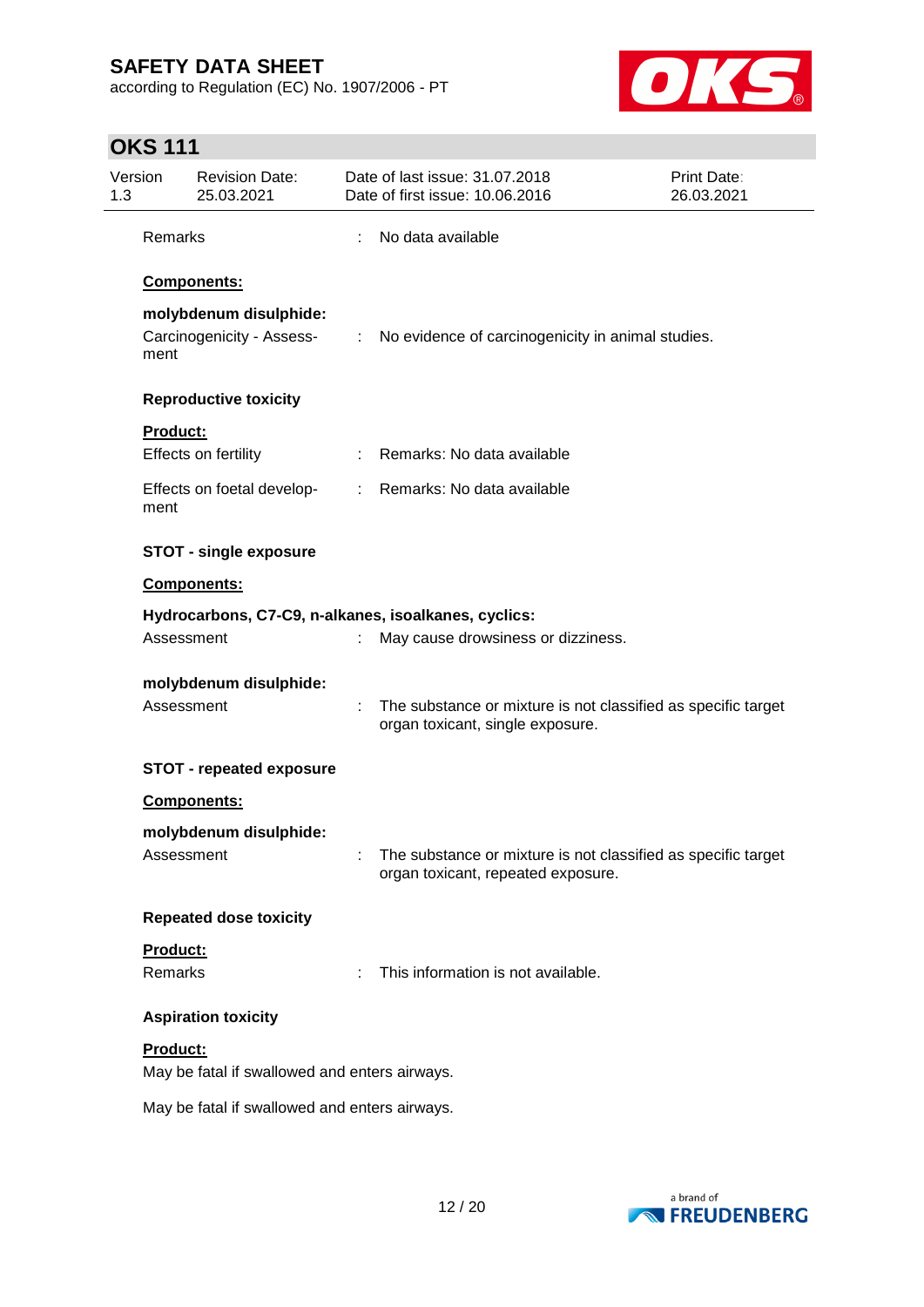according to Regulation (EC) No. 1907/2006 - PT



### **OKS 111**

| Version | Revision Date: | Date of last issue: 31,07,2018  | <b>Print Date:</b> |
|---------|----------------|---------------------------------|--------------------|
| 1.3     | 25.03.2021     | Date of first issue: 10.06.2016 | 26.03.2021         |

#### **Components:**

#### **Hydrocarbons, C7-C9, n-alkanes, isoalkanes, cyclics:**

May be fatal if swallowed and enters airways.

#### **Further information**

#### **Product:**

Remarks : Information given is based on data on the components and the toxicology of similar products.

#### **Components:**

| molybdenum disulphide: |                                                                                                   |
|------------------------|---------------------------------------------------------------------------------------------------|
| Remarks                | : Information given is based on data on the components and<br>the toxicology of similar products. |

### **SECTION 12: Ecological information**

#### **12.1 Toxicity**

| Product:                                                                            |                                                                                                           |
|-------------------------------------------------------------------------------------|-----------------------------------------------------------------------------------------------------------|
| Toxicity to fish                                                                    | : Remarks: Toxic to aquatic organisms, may cause long-term<br>adverse effects in the aquatic environment. |
| Toxicity to daphnia and other : Remarks: No data available<br>aquatic invertebrates |                                                                                                           |
| Toxicity to algae/aquatic<br>plants                                                 | : Remarks: No data available                                                                              |
| Toxicity to microorganisms                                                          | Remarks: No data available                                                                                |
| <b>Components:</b>                                                                  |                                                                                                           |
|                                                                                     | Hydrocarbons, C7-C9, n-alkanes, isoalkanes, cyclics:                                                      |
|                                                                                     |                                                                                                           |
| <b>Ecotoxicology Assessment</b><br>Chronic aquatic toxicity                         | : Toxic to aquatic life with long lasting effects.                                                        |
| molybdenum disulphide:                                                              |                                                                                                           |
| Toxicity to fish                                                                    | LC50 (Pimephales promelas (fathead minnow)): $> 100$ mg/l<br>Exposure time: 96 h                          |
| aquatic invertebrates                                                               | Toxicity to daphnia and other : EC50 (Daphnia magna (Water flea)): > 100 mg/l<br>Exposure time: 48 h      |

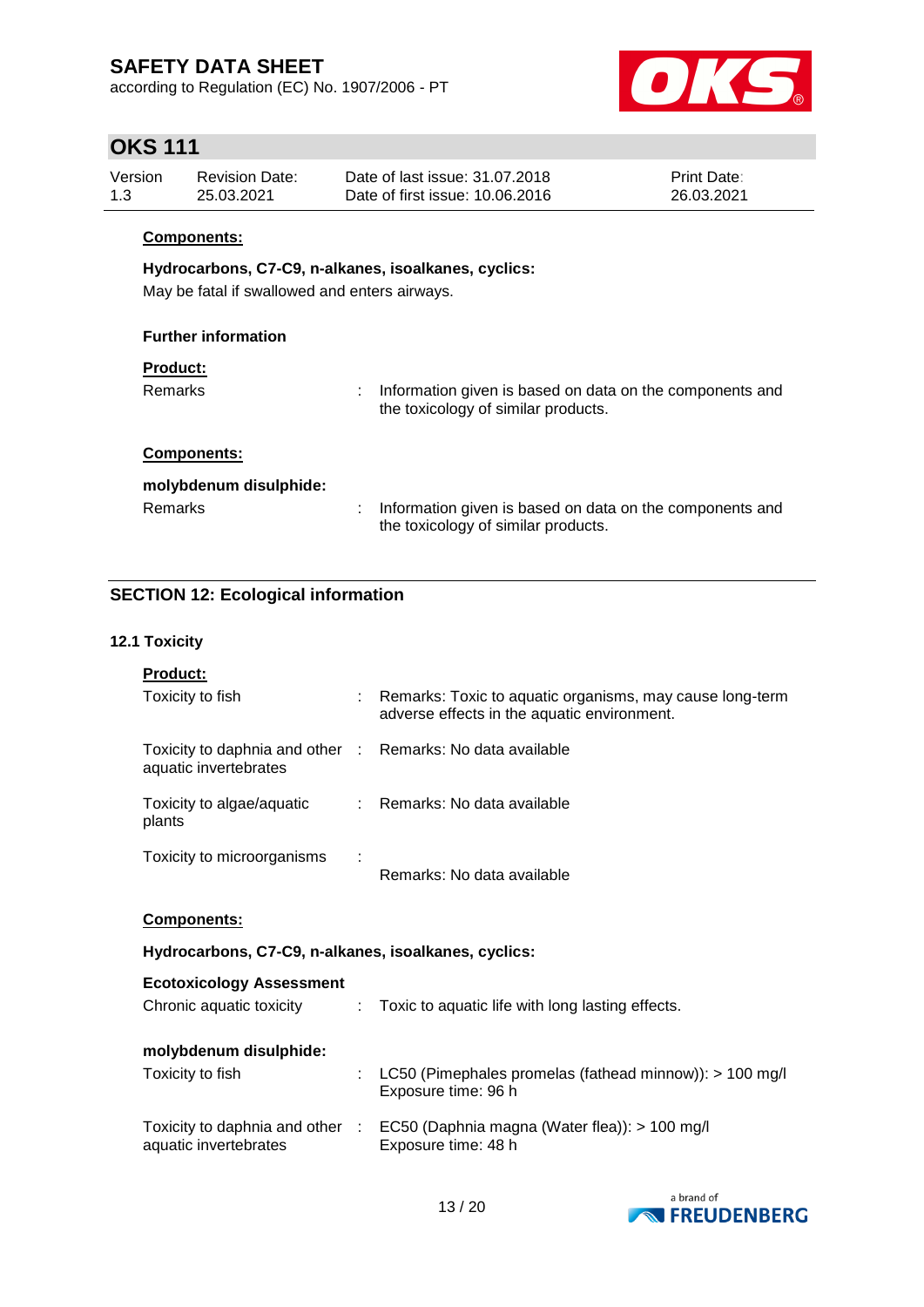according to Regulation (EC) No. 1907/2006 - PT



# **OKS 111**

| 1.3 | Version                                              | <b>Revision Date:</b><br>25.03.2021        |    | Date of last issue: 31.07.2018<br>Date of first issue: 10.06.2016                                                                                                                                                       | Print Date:<br>26.03.2021 |
|-----|------------------------------------------------------|--------------------------------------------|----|-------------------------------------------------------------------------------------------------------------------------------------------------------------------------------------------------------------------------|---------------------------|
|     | plants                                               | Toxicity to algae/aquatic                  |    | EC50 (Pseudokirchneriella subcapitata (green algae)): > 100<br>mg/l<br>Exposure time: 72 h                                                                                                                              |                           |
|     |                                                      | 12.2 Persistence and degradability         |    |                                                                                                                                                                                                                         |                           |
|     | <b>Product:</b>                                      |                                            |    |                                                                                                                                                                                                                         |                           |
|     |                                                      | Biodegradability                           |    | : Remarks: No data available                                                                                                                                                                                            |                           |
|     | ity                                                  |                                            |    | Physico-chemical removabil- : Remarks: No data available                                                                                                                                                                |                           |
|     |                                                      | <b>Components:</b>                         |    |                                                                                                                                                                                                                         |                           |
|     |                                                      |                                            |    | Hydrocarbons, C7-C9, n-alkanes, isoalkanes, cyclics:                                                                                                                                                                    |                           |
|     |                                                      | Biodegradability                           |    | Result: Readily biodegradable.                                                                                                                                                                                          |                           |
|     |                                                      | 12.3 Bioaccumulative potential             |    |                                                                                                                                                                                                                         |                           |
|     | <b>Product:</b>                                      |                                            |    |                                                                                                                                                                                                                         |                           |
|     |                                                      | <b>Bioaccumulation</b>                     |    | Remarks: This mixture contains no substance considered to<br>be persistent, bioaccumulating and toxic (PBT).<br>This mixture contains no substance considered to be very<br>persistent and very bioaccumulating (vPvB). |                           |
|     |                                                      | Components:                                |    |                                                                                                                                                                                                                         |                           |
|     | Hydrocarbons, C7-C9, n-alkanes, isoalkanes, cyclics: |                                            |    |                                                                                                                                                                                                                         |                           |
|     |                                                      | <b>Bioaccumulation</b>                     |    | Remarks: Not applicable                                                                                                                                                                                                 |                           |
|     |                                                      | Partition coefficient: n-<br>octanol/water |    | Remarks: No data available                                                                                                                                                                                              |                           |
|     | propane:                                             |                                            |    |                                                                                                                                                                                                                         |                           |
|     |                                                      | Partition coefficient: n-<br>octanol/water |    | log Pow: 2,36                                                                                                                                                                                                           |                           |
|     | butane:                                              |                                            |    |                                                                                                                                                                                                                         |                           |
|     |                                                      | Partition coefficient: n-<br>octanol/water |    | log Pow: 2,89<br>Method: OECD Test Guideline 107                                                                                                                                                                        |                           |
|     | isobutane:                                           |                                            |    |                                                                                                                                                                                                                         |                           |
|     |                                                      | Partition coefficient: n-<br>octanol/water | ÷. | log Pow: 2,88<br>Method: OECD Test Guideline 107                                                                                                                                                                        |                           |
|     |                                                      | 12.4 Mobility in soil                      |    |                                                                                                                                                                                                                         |                           |

**Product:**

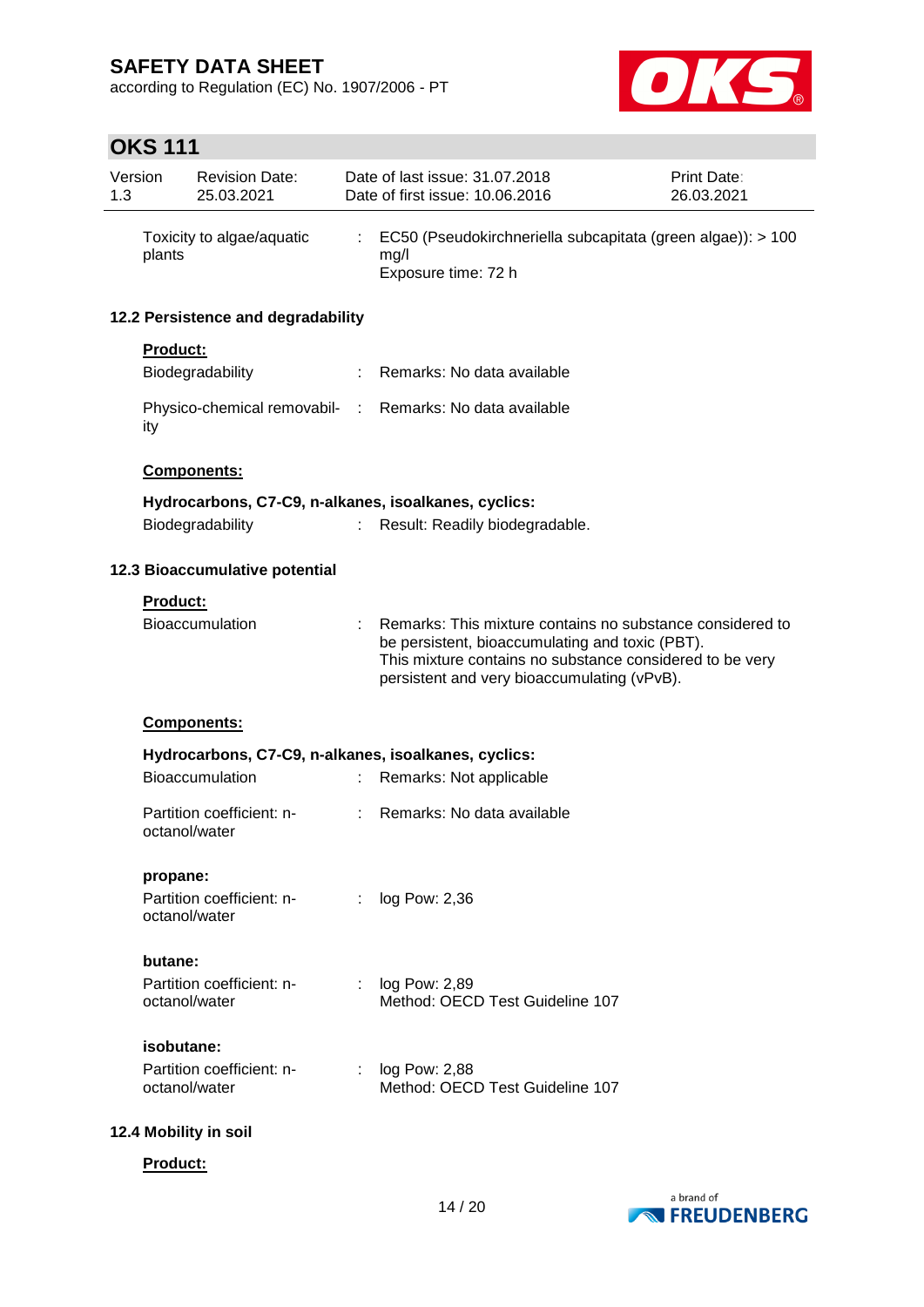according to Regulation (EC) No. 1907/2006 - PT



# **OKS 111**

| Version<br>1.3 |                                         | <b>Revision Date:</b><br>25.03.2021                |    | Date of last issue: 31.07.2018<br>Date of first issue: 10.06.2016                                                                                                                                               | Print Date:<br>26.03.2021 |
|----------------|-----------------------------------------|----------------------------------------------------|----|-----------------------------------------------------------------------------------------------------------------------------------------------------------------------------------------------------------------|---------------------------|
|                | Mobility                                |                                                    |    | Remarks: No data available                                                                                                                                                                                      |                           |
|                |                                         | Distribution among environ-<br>mental compartments |    | : Remarks: No data available                                                                                                                                                                                    |                           |
|                | 12.5 Results of PBT and vPvB assessment |                                                    |    |                                                                                                                                                                                                                 |                           |
|                | <b>Product:</b>                         |                                                    |    |                                                                                                                                                                                                                 |                           |
|                | Assessment                              |                                                    |    | : This substance/mixture contains no components considered<br>to be either persistent, bioaccumulative and toxic (PBT), or<br>very persistent and very bioaccumulative (vPvB) at levels of<br>$0.1\%$ or higher |                           |
|                |                                         | 12.6 Other adverse effects                         |    |                                                                                                                                                                                                                 |                           |
|                | <b>Product:</b><br>mation               | Additional ecological infor-                       | ÷. | Toxic to aquatic life with long lasting effects.                                                                                                                                                                |                           |

### **SECTION 13: Disposal considerations**

| 13.1 Waste treatment methods |                              |                                                                                                                                                                                                                     |
|------------------------------|------------------------------|---------------------------------------------------------------------------------------------------------------------------------------------------------------------------------------------------------------------|
| Product                      | $\mathcal{L}_{\mathrm{eff}}$ | Do not dispose of with domestic refuse.<br>Dispose of as hazardous waste in compliance with local and<br>national regulations.                                                                                      |
|                              |                              | Waste codes should be assigned by the user based on the<br>application for which the product was used.                                                                                                              |
| Contaminated packaging       | ÷.                           | Packaging that is not properly emptied must be disposed of as<br>the unused product.<br>Offer empty spray cans to an established disposal company.<br>Pressurized container: Do not pierce or burn, even after use. |
|                              |                              | The following Waste Codes are only suggestions:                                                                                                                                                                     |
| Waste Code                   |                              | unused product, packagings not completely emptied<br>16 05 04*, gases in pressure containers (including halons)<br>containing hazardous substances                                                                  |

### **SECTION 14: Transport information**

### **14.1 UN number**

| <b>ADR</b> | $\therefore$ UN 1950 |
|------------|----------------------|
| <b>RID</b> | $\therefore$ UN 1950 |

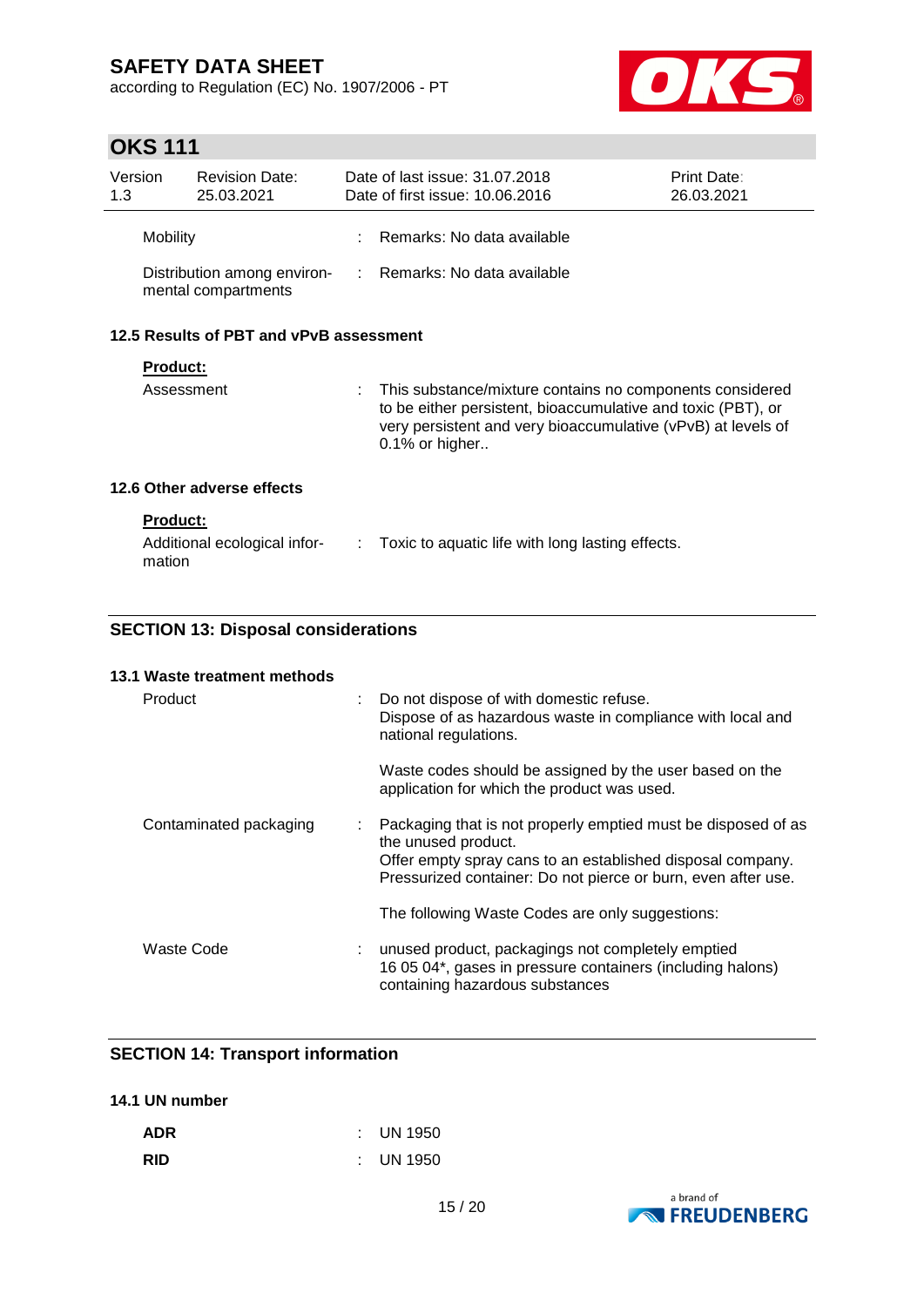according to Regulation (EC) No. 1907/2006 - PT



# **OKS 111**

| Version<br>1.3 |                                   | <b>Revision Date:</b><br>25.03.2021                                                                  |    | Date of last issue: 31.07.2018<br>Date of first issue: 10.06.2016        | <b>Print Date:</b><br>26.03.2021 |
|----------------|-----------------------------------|------------------------------------------------------------------------------------------------------|----|--------------------------------------------------------------------------|----------------------------------|
|                |                                   |                                                                                                      |    |                                                                          |                                  |
|                | <b>IMDG</b>                       |                                                                                                      | ÷  | <b>UN 1950</b>                                                           |                                  |
|                | <b>IATA</b>                       |                                                                                                      |    | <b>UN 1950</b>                                                           |                                  |
|                |                                   | 14.2 UN proper shipping name                                                                         |    |                                                                          |                                  |
|                | <b>ADR</b>                        |                                                                                                      |    | <b>AEROSOLS</b>                                                          |                                  |
|                | <b>RID</b>                        |                                                                                                      |    | <b>AEROSOLS</b>                                                          |                                  |
|                | <b>IMDG</b>                       |                                                                                                      | ÷  | <b>AEROSOLS</b><br>(Hydrocarbons, C7-C9, n-alkanes, isoalkanes, cyclics) |                                  |
|                | <b>IATA</b>                       |                                                                                                      |    | Aerosols, flammable                                                      |                                  |
|                |                                   | 14.3 Transport hazard class(es)                                                                      |    |                                                                          |                                  |
|                | <b>ADR</b>                        |                                                                                                      |    | $\overline{2}$                                                           |                                  |
|                | <b>RID</b>                        |                                                                                                      | t. | 2                                                                        |                                  |
|                | <b>IMDG</b>                       |                                                                                                      | t. | 2.1                                                                      |                                  |
|                | <b>IATA</b>                       |                                                                                                      |    | 2.1                                                                      |                                  |
|                |                                   | 14.4 Packing group                                                                                   |    |                                                                          |                                  |
|                | <b>ADR</b><br>Labels              | Packing group<br><b>Classification Code</b><br>Tunnel restriction code                               |    | Not assigned by regulation<br>5F<br>2.1<br>(D)                           |                                  |
|                | <b>RID</b><br>Labels              | Packing group<br><b>Classification Code</b><br><b>Hazard Identification Number</b>                   |    | Not assigned by regulation<br>5F<br>23<br>2.1                            |                                  |
|                | <b>IMDG</b><br>Labels<br>EmS Code | Packing group                                                                                        |    | Not assigned by regulation<br>2.1<br>$F-D, S-U$                          |                                  |
|                | aircraft)<br>Labels               | <b>IATA (Cargo)</b><br>Packing instruction (cargo<br>Packing instruction (LQ)<br>Packing group       |    | 203<br>Y203<br>Not assigned by regulation<br><b>Flammable Gas</b>        |                                  |
|                | ger aircraft)<br>Labels           | <b>IATA (Passenger)</b><br>Packing instruction (passen-<br>Packing instruction (LQ)<br>Packing group |    | 203<br>Y203<br>Not assigned by regulation<br>Flammable Gas               |                                  |

**14.5 Environmental hazards**

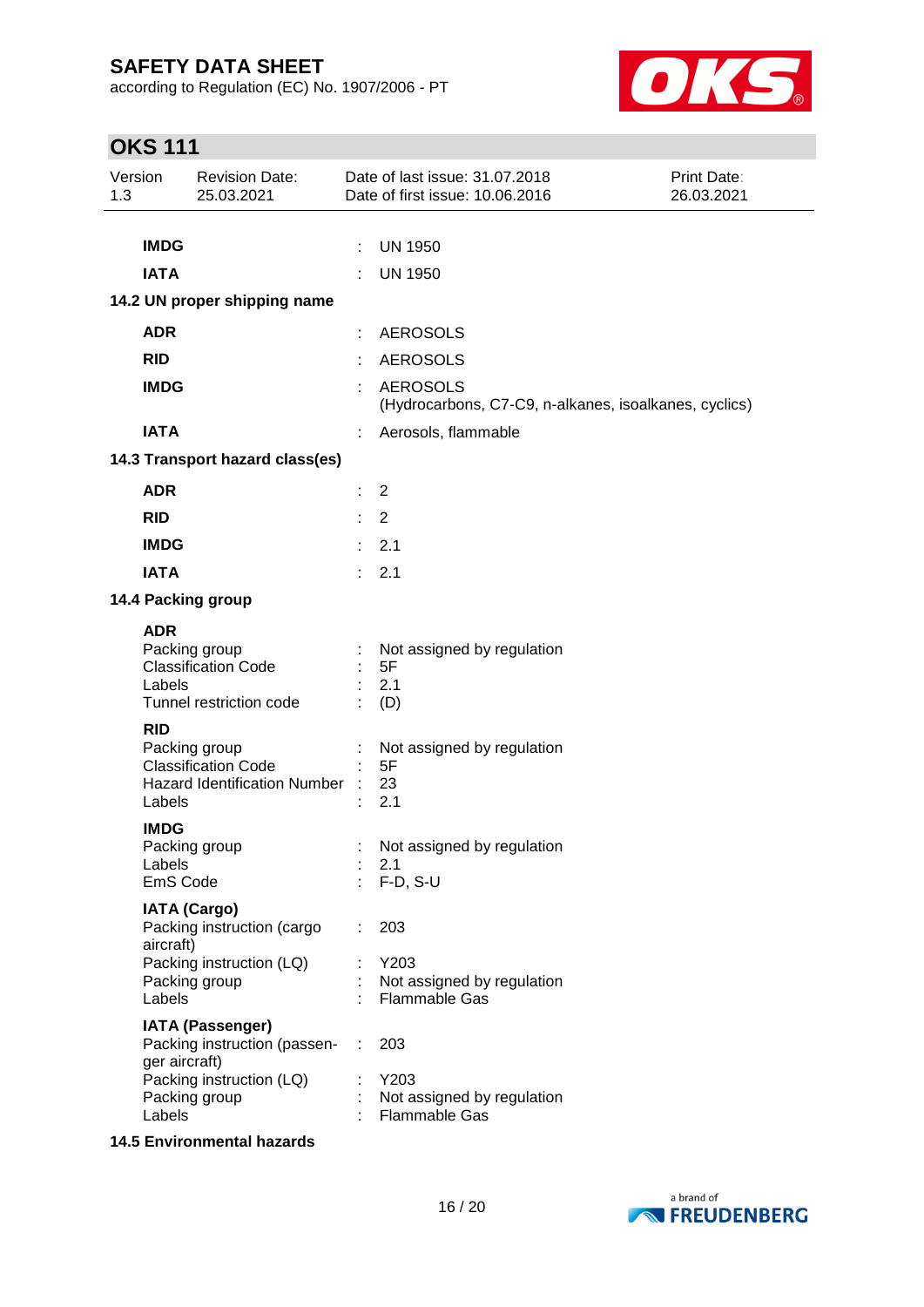according to Regulation (EC) No. 1907/2006 - PT



### **OKS 111**

| Version | Revision Date: | Date of last issue: 31.07.2018  | <b>Print Date:</b> |
|---------|----------------|---------------------------------|--------------------|
| 1.3     | 25.03.2021     | Date of first issue: 10.06.2016 | 26.03.2021         |

### **ADR**

| <b>Environmentally hazardous</b>                     | ves |
|------------------------------------------------------|-----|
| <b>RID</b><br>Environmentally hazardous              | ves |
| <b>IMDG</b><br>Marine pollutant                      | yes |
| <b>IATA (Passenger)</b><br>Environmentally hazardous | no  |
| <b>IATA (Cargo)</b><br>Environmentally hazardous     | no  |

#### **14.6 Special precautions for user**

The transport classification(s) provided herein are for informational purposes only, and solely based upon the properties of the unpackaged material as it is described within this Safety Data Sheet. Transportation classifications may vary by mode of transportation, package sizes, and variations in regional or country regulations.

#### **14.7 Transport in bulk according to Annex II of Marpol and the IBC Code**

Remarks : Not applicable for product as supplied.

### **SECTION 15: Regulatory information**

#### **15.1 Safety, health and environmental regulations/legislation specific for the substance or mixture**

| REACH - Candidate List of Substances of Very High<br>Concern for Authorisation (Article 59).                                                         |    | : This product does not contain sub-<br>stances of very high concern (Regu-<br>lation (EC) No 1907/2006 (REACH),<br>Article 57). |
|------------------------------------------------------------------------------------------------------------------------------------------------------|----|----------------------------------------------------------------------------------------------------------------------------------|
| REACH - List of substances subject to authorisation<br>(Annex XIV)                                                                                   |    | : Not applicable                                                                                                                 |
| Regulation (EC) No 1005/2009 on substances that de-<br>plete the ozone layer                                                                         | ÷. | Not applicable                                                                                                                   |
| Regulation (EU) 2019/1021 on persistent organic pollu-<br>tants (recast)                                                                             | ÷. | Not applicable                                                                                                                   |
| Regulation (EC) No 649/2012 of the European Parlia-<br>ment and the Council concerning the export and import<br>of dangerous chemicals               | ÷. | Not applicable                                                                                                                   |
| REACH - Restrictions on the manufacture, placing on<br>the market and use of certain dangerous substances,<br>preparations and articles (Annex XVII) | ÷. | Not applicable                                                                                                                   |

P2

Seveso III: Directive 2012/18/EU of the European Parliament and of the Council on the control of major-accident hazards involving dangerous substances.

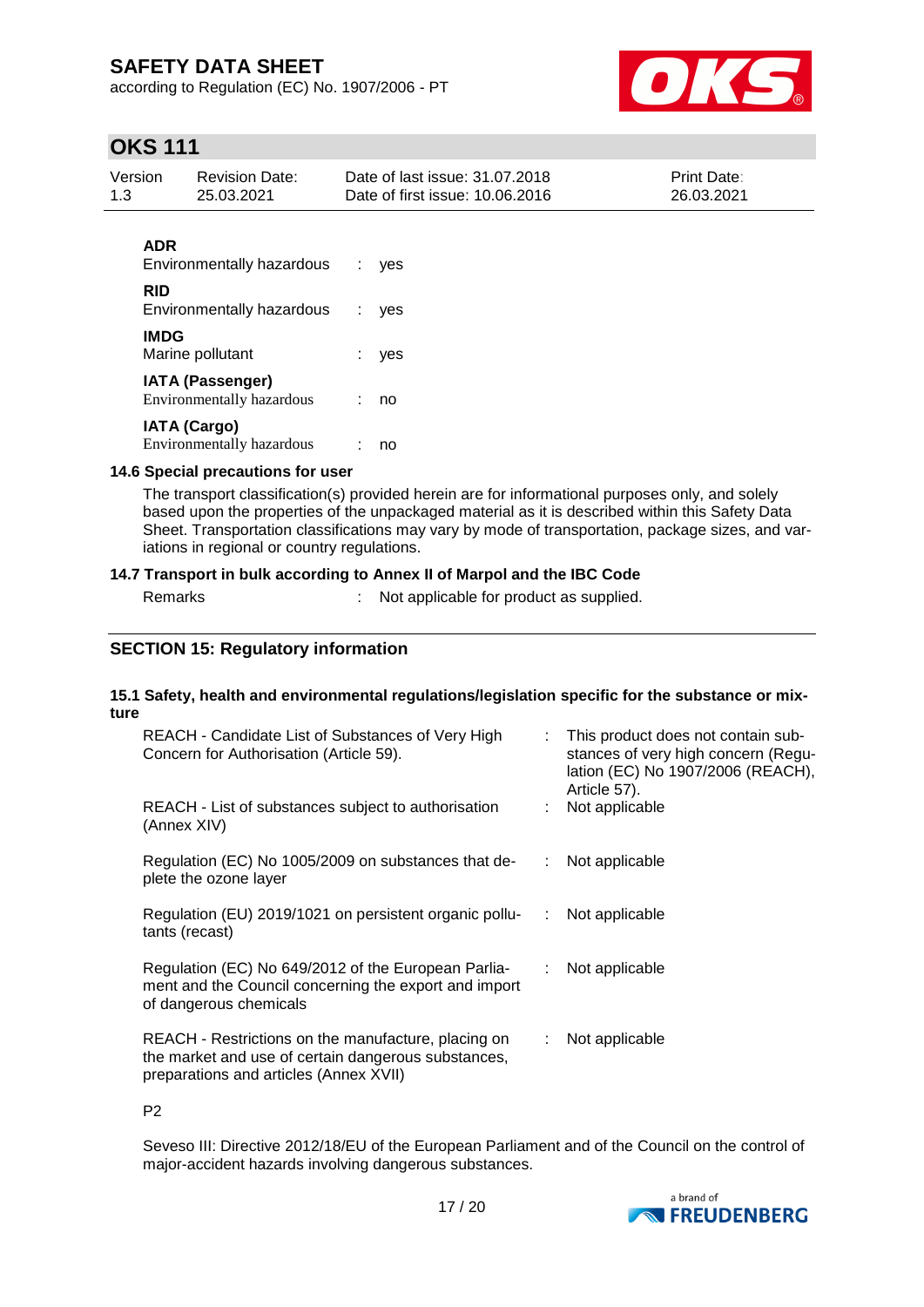according to Regulation (EC) No. 1907/2006 - PT



# **OKS 111**

| Version<br>1.3   | <b>Revision Date:</b><br>25.03.2021 |            | Date of last issue: 31.07.2018<br>Date of first issue: 10.06.2016                                                                                                      | <b>Print Date:</b><br>26.03.2021 |
|------------------|-------------------------------------|------------|------------------------------------------------------------------------------------------------------------------------------------------------------------------------|----------------------------------|
| E <sub>2</sub>   |                                     |            | <b>ENVIRONMENTAL</b><br><b>HAZARDS</b>                                                                                                                                 |                                  |
| 18               |                                     |            | Liquefied extremely flam-<br>mable gases (including<br>LPG) and natural gas                                                                                            |                                  |
| P <sub>3</sub> b |                                     |            | <b>FLAMMABLE AEROSOLS</b>                                                                                                                                              |                                  |
|                  | Volatile organic compounds          | $\sim 100$ | Directive 2010/75/EU of 24 November 2010 on industrial<br>emissions (integrated pollution prevention and control)<br>Volatile organic compounds (VOC) content: 81,12 % |                                  |

#### **Other regulations:**

Take note of Directive 94/33/EC on the protection of young people at work or stricter national regulations, where applicable.

#### **15.2 Chemical safety assessment**

This information is not available.

#### **SECTION 16: Other information**

#### **Full text of H-Statements**

| H <sub>220</sub><br>H <sub>225</sub><br>H <sub>280</sub><br>H <sub>304</sub><br>H336 | Extremely flammable gas.<br>: Highly flammable liquid and vapour.<br>: Contains gas under pressure; may explode if heated.<br>: May be fatal if swallowed and enters airways.<br>: May cause drowsiness or dizziness. |
|--------------------------------------------------------------------------------------|-----------------------------------------------------------------------------------------------------------------------------------------------------------------------------------------------------------------------|
| H411                                                                                 | : Toxic to aquatic life with long lasting effects.                                                                                                                                                                    |
|                                                                                      |                                                                                                                                                                                                                       |

#### **Full text of other abbreviations**

| Note C               | Some organic substances may be marketed either in a specif-<br>ic isomeric form or as a mixture of several isomers. In this<br>case the supplier must state on the label whether the sub-<br>stance is a specific isomer or a mixture of isomers.                                                                                                                                                                                                                                                                                                        |
|----------------------|----------------------------------------------------------------------------------------------------------------------------------------------------------------------------------------------------------------------------------------------------------------------------------------------------------------------------------------------------------------------------------------------------------------------------------------------------------------------------------------------------------------------------------------------------------|
| Note $U$ (table 3.1) | When put on the market gases have to be classified as "Gas-<br>es under pressure", in one of the groups compressed gas,<br>liquefied gas, refrigerated liquefied gas or dissolved gas. The<br>group depends on the physical state in which the gas is pack-<br>aged and therefore has to be assigned case by case. The<br>following codes are assigned: Press. Gas (Comp.) Press. Gas<br>(Liq.) Press. Gas (Ref. Liq.) Press. Gas (Diss.) Aerosols shall<br>not be classified as gases under pressure (See Annex I, Part<br>2, Section 2.3.2.1, Note 2). |
| PT OEL               | Portugal. Security and Health at the Workplace - Occupational                                                                                                                                                                                                                                                                                                                                                                                                                                                                                            |

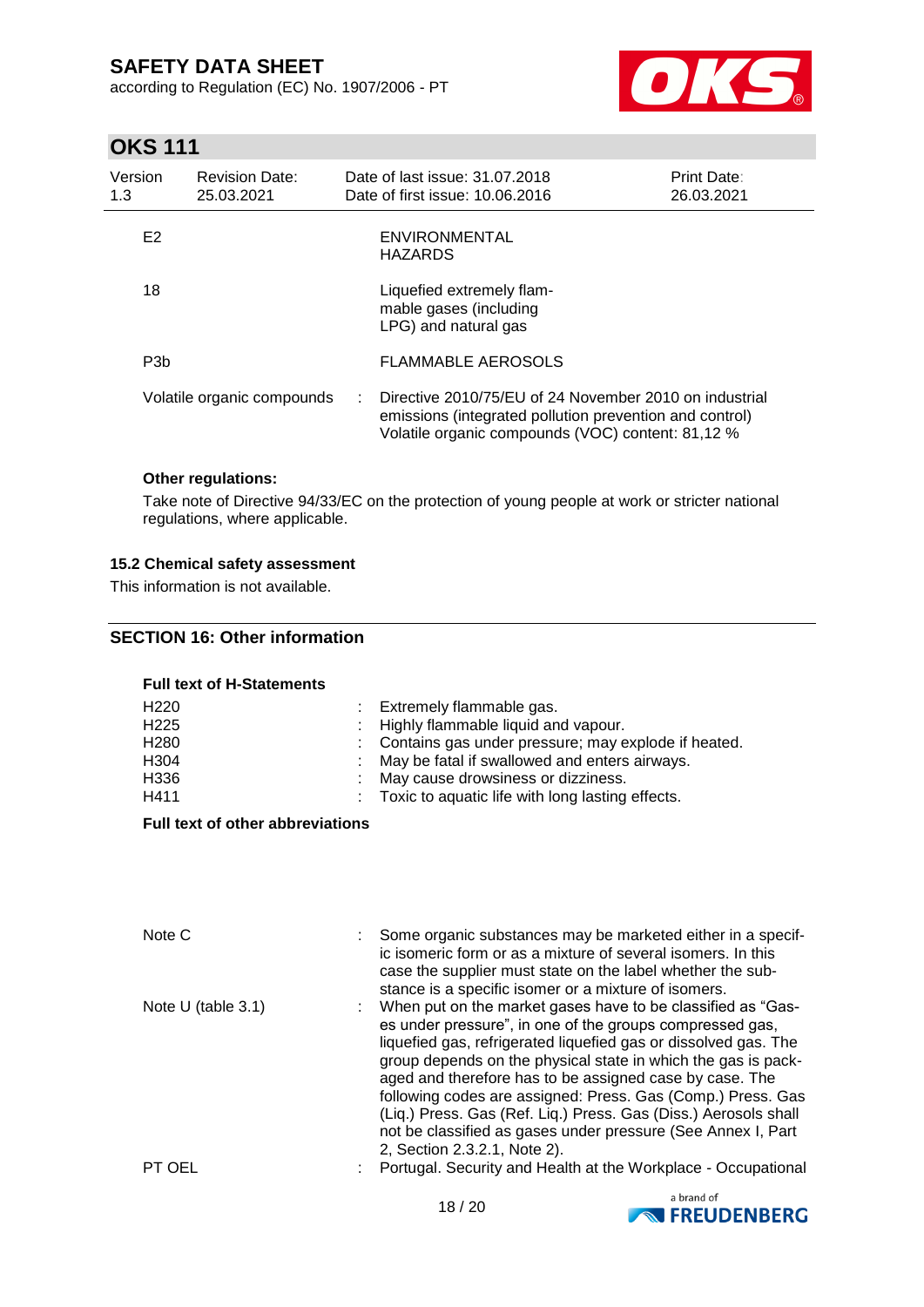**Further information**

according to Regulation (EC) No. 1907/2006 - PT



### **OKS 111**

| Version<br><b>Revision Date:</b><br>1.3<br>25.03.2021 | Date of last issue: 31.07.2018<br>Date of first issue: 10.06.2016 | <b>Print Date:</b><br>26.03.2021 |
|-------------------------------------------------------|-------------------------------------------------------------------|----------------------------------|
|-------------------------------------------------------|-------------------------------------------------------------------|----------------------------------|

|                 | exposure limits of chemical agents |
|-----------------|------------------------------------|
| PT OEL / VLE-MP | : Time Weighted Average            |
| PT OEL / VLE CD | : Short Term Exposure Limit        |

ADN - European Agreement concerning the International Carriage of Dangerous Goods by Inland Waterways; ADR - European Agreement concerning the International Carriage of Dangerous Goods by Road; AIIC - Australian Inventory of Industrial Chemicals; ASTM - American Society for the Testing of Materials; bw - Body weight; CLP - Classification Labelling Packaging Regulation; Regulation (EC) No 1272/2008; CMR - Carcinogen, Mutagen or Reproductive Toxicant; DIN - Standard of the German Institute for Standardisation; DSL - Domestic Substances List (Canada); ECHA - European Chemicals Agency; EC-Number - European Community number; ECx - Concentration associated with x% response; ELx - Loading rate associated with x% response; EmS - Emergency Schedule; ENCS - Existing and New Chemical Substances (Japan); ErCx - Concentration associated with x% growth rate response; GHS - Globally Harmonized System; GLP - Good Laboratory Practice; IARC - International Agency for Research on Cancer; IATA - International Air Transport Association; IBC - International Code for the Construction and Equipment of Ships carrying Dangerous Chemicals in Bulk; IC50 - Half maximal inhibitory concentration; ICAO - International Civil Aviation Organization; IECSC - Inventory of Existing Chemical Substances in China; IMDG - International Maritime Dangerous Goods; IMO - International Maritime Organization; ISHL - Industrial Safety and Health Law (Japan); ISO - International Organisation for Standardization; KECI - Korea Existing Chemicals Inventory; LC50 - Lethal Concentration to 50 % of a test population; LD50 - Lethal Dose to 50% of a test population (Median Lethal Dose); MARPOL - International Convention for the Prevention of Pollution from Ships; n.o.s. - Not Otherwise Specified; NO(A)EC - No Observed (Adverse) Effect Concentration; NO(A)EL - No Observed (Adverse) Effect Level; NOELR - No Observable Effect Loading Rate; NZIoC - New Zealand Inventory of Chemicals; OECD - Organization for Economic Co-operation and Development; OPPTS - Office of Chemical Safety and Pollution Prevention; PBT - Persistent, Bioaccumulative and Toxic substance; PICCS - Philippines Inventory of Chemicals and Chemical Substances; (Q)SAR - (Quantitative) Structure Activity Relationship; REACH - Regulation (EC) No 1907/2006 of the European Parliament and of the Council concerning the Registration, Evaluation, Authorisation and Restriction of Chemicals; RID - Regulations concerning the International Carriage of Dangerous Goods by Rail; SADT - Self-Accelerating Decomposition Temperature; SDS - Safety Data Sheet; SVHC - Substance of Very High Concern; TCSI - Taiwan Chemical Substance Inventory; TRGS - Technical Rule for Hazardous Substances; TSCA - Toxic Substances Control Act (United States); UN - United Nations; vPvB - Very Persistent and Very Bioaccumulative

| <b>Classification of the mixture:</b> |                                     | <b>Classification procedure:</b>    |  |  |
|---------------------------------------|-------------------------------------|-------------------------------------|--|--|
| Aerosol 1                             | H <sub>222</sub> , H <sub>229</sub> | Based on product data or assessment |  |  |
| STOT SE 3                             | H336                                | Calculation method                  |  |  |
| Asp. Tox. 1                           | H304                                | Based on product data or assessment |  |  |
| Aquatic Chronic 2                     | H411                                | Calculation method                  |  |  |

This safety data sheet applies only to products as originally packed and labelled. The information contained therein may not be reproduced or modified without our express written permission. Any forwarding of this document is only permitted to the extent required by law. Any further, in particular public, dissemination of the safety data sheet (e.g. as a document for download from the Internet) is not permitted without our express written consent. We provide our customers with amended safety data sheets as prescribed by law. The customer is responsible for passing on